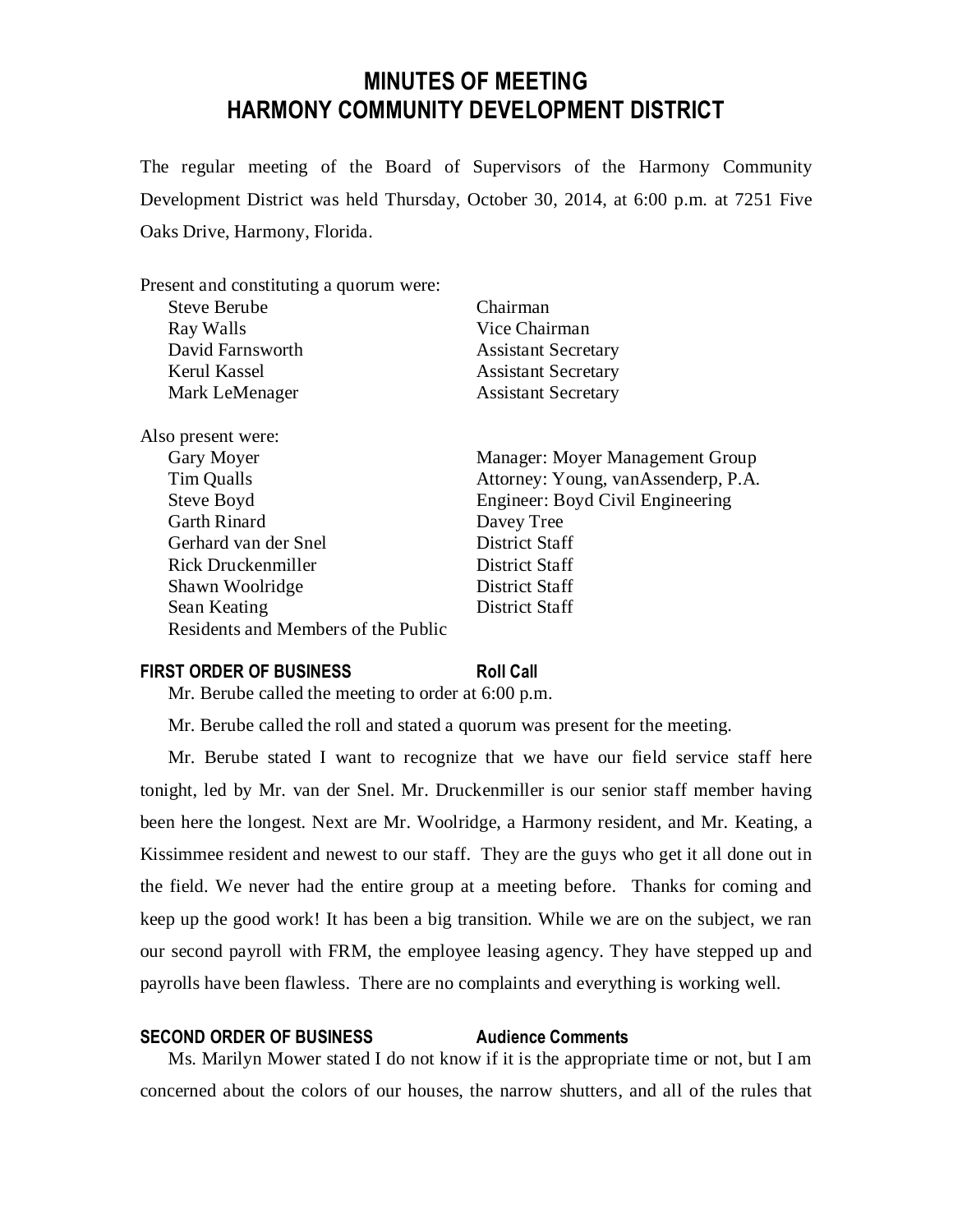have been broken in Harmony due to having only one builder in town. I know it was stated on Facebook that things are being addressed.

Mr. Berube stated the colors of houses are not a CDD matter. That is handled by the developer and to a lesser degree, by the HROA. This Board does not have anything to do with residents' personal property, houses, shutters, and so forth. That would be better addressed by the developer. However, because I sit on the HROA, I will comment on this. They have just set up or are setting up a design committee. They are looking for people. The garden committee and social committee are set up. The design committee is coming along. If you want to get involved and somehow make changes, this would be your opportunity. They will be looking for residents.

Ms. Mower stated I have enforced the rules of the garden committee for the last four years and I am tired of being the enforcer. Otherwise, I would be into the design committee. Right now, I need a break. I did call FirstService Residential last Wednesday. It was a very difficult situation. I talked to four different people. We have a woman by the name of Ms. Marie Perez. No one knows who she is and her extension does not work. I was given two different phone numbers to call; one apparently was a corporate number and after holding for 45 minutes, a young man told me to call back in an hour. I gladly told him that I would never be calling them back. That was my bad experience with FirstService.

Mr. Berube stated that does not have anything to do with this Board, but I will make note to see what is going on.

Ms. Mower asked did you hire them?

Mr. Berube responded not this Board.

A Resident asked what is the situation with the ponds? They are looking a little ragged.

Mr. Berube responded we are going to discuss that issue in a few minutes.

A Resident stated every time it rains, it floods in front of my house. Who is in charge of that?

Mr. Berube asked where is the water?

Ms. Kassel asked is it on the sidewalk?

The Resident responded in front of the mailbox in the street.

Mr. Berube asked is your mailbox on a street or an alley?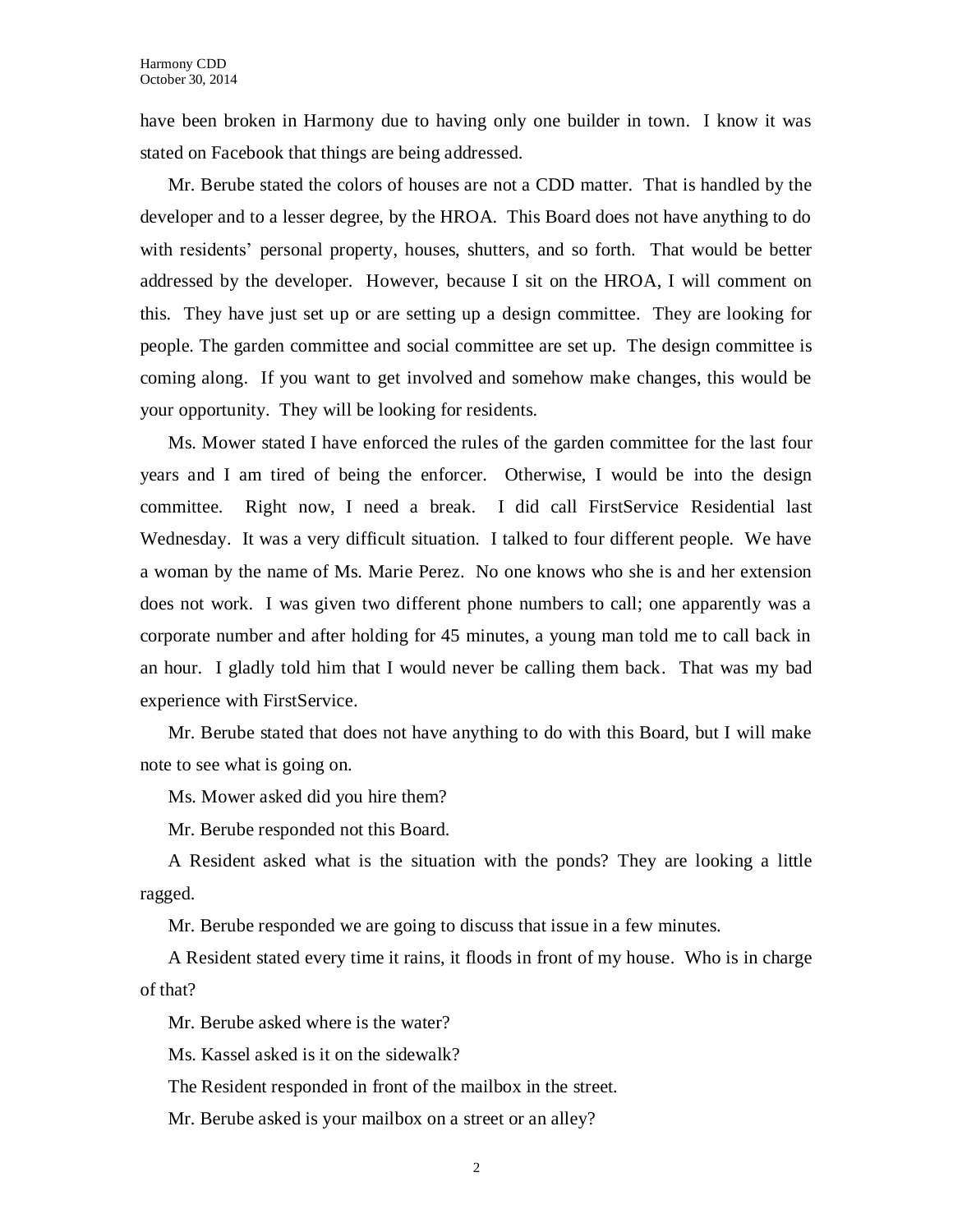The Resident responded on the street.

Mr. Berube stated Osceola County is in charge of that. The streets are the property of Osceola County. The alleys are the responsibility of the CDD. Your Councilman is Mr. Fred Hawkins, Jr. That is how you get things done.

## **THIRD ORDER OF BUSINESS Approval of the Minutes of the September 25, 2014 Meeting**

Mr. Berube reviewed the minutes of the September 25, 2014, meeting, and requested any additions, corrections, notations, or deletions.

Mr. Berube stated page 8, fourth paragraph, "City of Ledwelder" should be "City of Life Church." Page 29, Mr. Glantz led the discussion about the sidewalk, which was offered up in exchange for the excavation of the ponds, not Mr. Kouwenhoven. This should be changed globally.

Mr. Qualls stated on page 21, first paragraph, second to last sentence should read "I would like to elean clear the record."

> On MOTION by Ms. Kassel, seconded by Mr. LeMenager, with all in favor, unanimous approval was given to the minutes of the September 25, 2014 meeting, as amended.

## **FOURTH ORDER OF BUSINESS Subcontractor Reports**

## **A. Aquatic Weed Control**

## **i. Bio-Tech Consulting Monthly Highlight Report**

Mr. Berube stated we did not have anything from Bio-Tech other than the invoices. I sent an email to them today and asked them to rearrange their emailing of the monthly pond report.

Mr. LeMenager asked what is the issue with the ponds? Are there dead fish?

Mr. Berube responded there were dead fish and some weeds. It did not have anything to do with Bio-Tech, other than the fact that we are not getting the report anymore. Henceforth, it should be coming to Mr. van der Snel and me for the agenda package.

Mr. LeMenager stated the conditions of the ponds came up from the residents.

Ms. Kassel stated it could be that there is fertilizer or herbicide runoff or the fish were at the end of their life. It could be from some algae bloom or pesticide that was used in the water that killed the fish. We do not know what the story is.

Mr. Berube stated what popped up on Facebook was that someone noted in the pond on the left as you enter the Estates, the northernmost pond, there were six or eight dead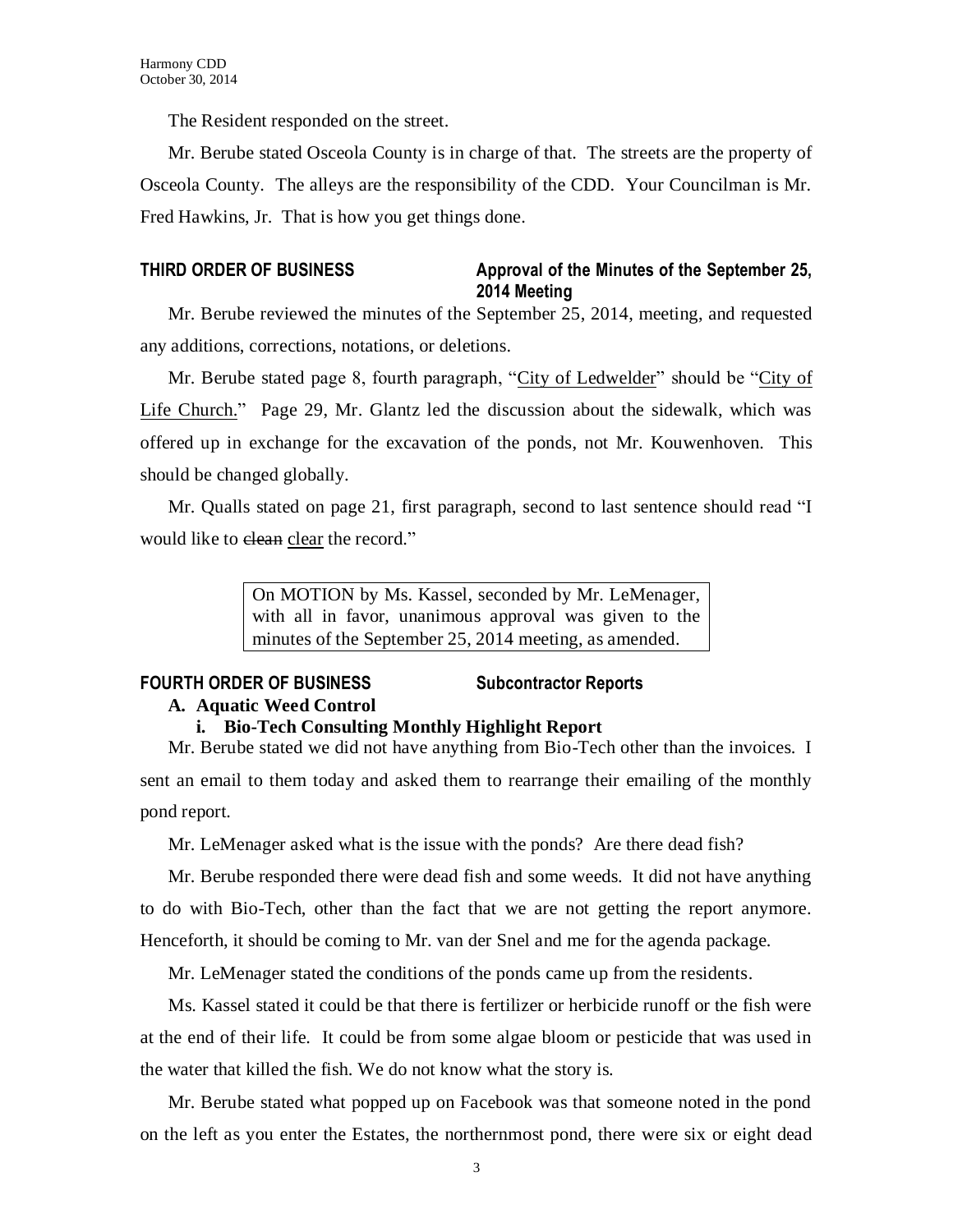mature grass carp in the water. I looked around at all of the ponds today and did not see any other dead fish, including the one directly across the street from there. All of the dead fish were gathered in the corner of the pond where the fountain is. You would think that the fountain would be an additional oxygen source. Was it oxygen starvation? I do not know.

Mr. LeMenager asked are those the carp that clean the lake? Those fish are sterile by regulation and have a certain lifespan. But five to die all at once is odd.

A Resident stated there were small ones, also.

Mr. Berube stated I did not see any small ones. I saw six or seven full-size ones. There may have been others. Yesterday at dusk I only saw two, but this morning there were obviously more there hidden in the vegetation among the edges.

The Resident stated the pond looks dirty. We want to see the water.

Mr. Berube stated the vegetation that is in the water is there on purpose.

Ms. Kassel stated there is vegetation around the edge as well.

Mr. Berube stated there are a couple of reasons for the vegetation. The vegetation on the slope of the pond catches trash, fertilizer runoff, and so forth. The landscaping staff fertilizes the grass and applies pesticides. When it rains, you do not want all of that to wash into the pond. That buffer zone is there intentionally to catch any of that runoff. If you look in the pond, you will occasionally see plastic bottles and trash. The vegetation that grows on the edge of the pond is there to absorb water and nutrients, such as nitrogen, that might get into the water from runoff water and the slopes. Vegetation is a necessary fact of life; some looks better than others. We have planted some that look very pretty with the yellow and purple flowers. Some look like green and brown weeds. It is all there for a reason.

Ms. Kassel stated it also depends on the seasons. Some seasons it looks good and some seasons, like in the fall when things are dying back, it may not look as good. In the winter when things are really dying back, it may look trashy. It is also a habitat for wildlife. We all want wildlife.

The Resident stated that is lovely, but make it nicer.

Ms. Kassel stated it is mowed a couple times a year.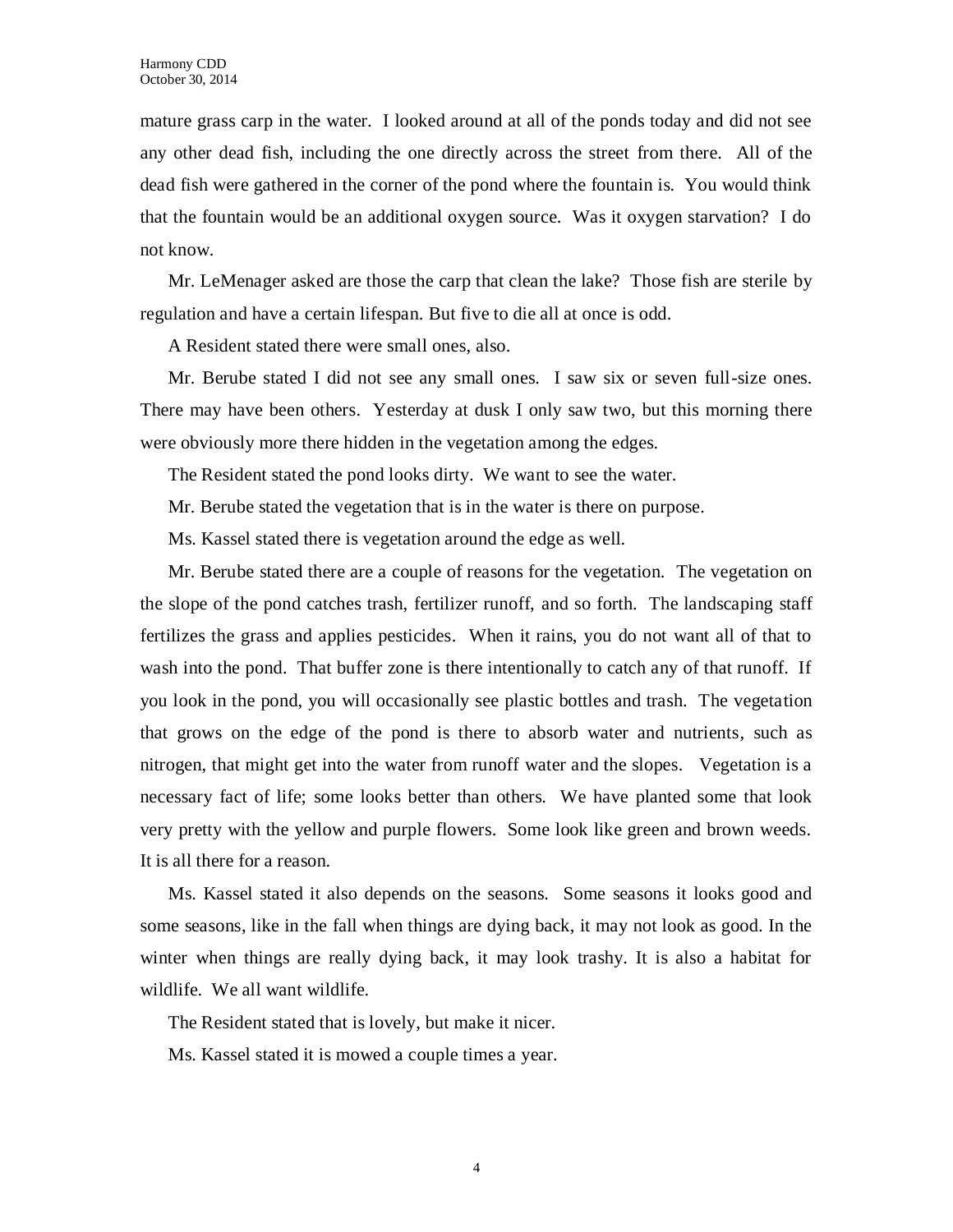Mr. Berube stated the pond banks are mowed twice a year and they clear the buffer zone and mow down to the water's edge. It looks pretty for a little while and then it grows back.

#### **B. Landscaping**

### **i. Davey Tree Monthly Highlight Report**

The monthly landscape maintenance report is contained in the agenda package and is available for public review in the District Office during normal business hours.

Mr. Rinard stated typically what you see this time of year in the fall, we have experienced a full growth season. We are at our worst time of the year. Twice a year is what the scope calls for mowing the pond banks. We come back in and basically knock that back. After this week, our mowing cycle goes from weekly to bi-weekly. We are transitioning so the month of November is typically when we start cutting around the pond edges as well as some other tasks throughout the property from a major standpoint. We are starting ornamental grass cutbacks in preparation for mulching on the property, which is coming up. To try to offset some of the issues we had last year with some delivery issues in product, we pre-ordered coming into this year and we have materials starting to arrive as of tomorrow. I will look at the schedule to see if we can move some things up and address your concerns sooner rather than later.

Mr. Berube stated the bottom line is over the next month or so, the ponds are going to be prettied up. Even the water is going to stay the way it is, but the edges will all be clear cut.

The Resident stated wonderful. What about my water? It smells bad.

Mr. Berube stated I cannot help you with that.

The Resident asked who can?

Mr. Berube responded your builder or Toho Water Authority. They are the supplier of the water to your house.

The Resident stated I would like for someone to come to my house.

Mr. Berube stated call them and tell them that you have a complaint. They are very responsive.

Mr. Rinard stated there has been some concern with irrigation, now that we are into a dry season and a dry period. I pushed fertilization to start back slightly, pending some conversation and updates on where we are irrigation-wise. It sounds like we have a plan in place, so we will move forward with that and get that process taken care of. We are in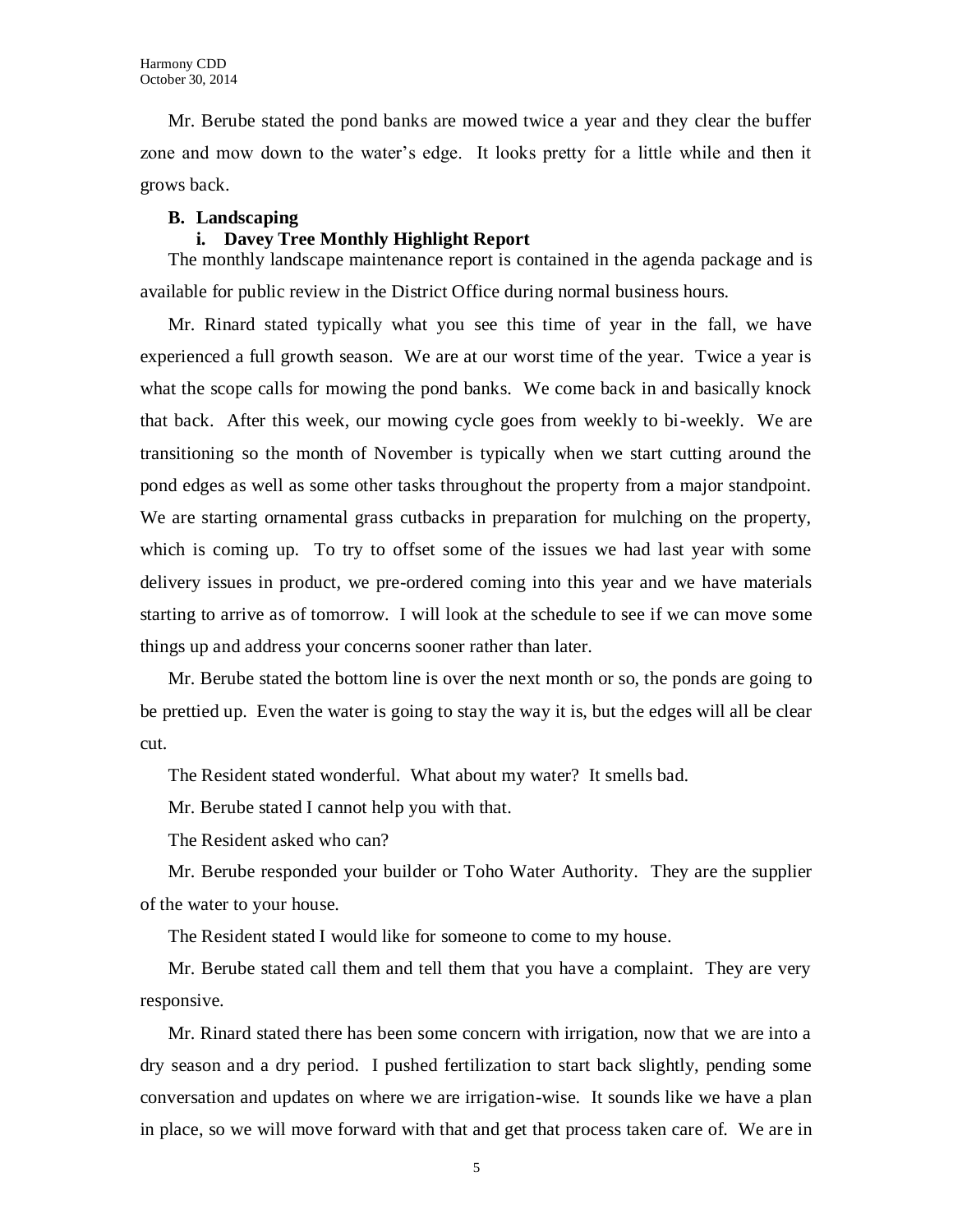the process of the annual installation. We will be complete as of tomorrow as far as the annual rotation is concerned. We are going to move into mulch touch-up and we will be starting that in the month of November, as well.

#### **ii. Consideration of Proposals from Davey Tree**

Mr. Rinard stated I provided three proposals to you.

Mr. Berube stated the first proposal is for 7,200 square feet of sod. The original price on that was \$5,184. That was a fairly strong price for sod. I spoke to Mr. Rinard about that. He agreed and found a slight error in the calculation. Therefore, the \$5,184 for the sod proposal becomes \$2,592. Everything else remains the same. There is a note that the reason why the sod needs replacement is because of insufficient irrigation, which I cannot argue with. We have found a number of issues with Maxicom, which have all come to light over the last couple of weeks. The sod proposal pre-dates the current issues. There were issues in the past, which have been swept under the rug. It is my recommendation that we accept the proposal for \$2,592 to get the sod replaced to address the irrigation issue. Right now, we are running Maxicom. There are more issues to be addressed with Maxicom, but Mr. van der Snel and Mr. Druckenmiller went out yesterday and turned all of the clocks to manual. We are running every zone. Every spray head is running on manual on a daily basis to make sure that everything gets wet because it was not before.

Ms. Kassel stated I do not understand how this was not addressed, with all of the attention that we had on irrigation and bringing people in-house. I do not know how this was not caught earlier before the sod died.

Mr. Berube stated it was going on for awhile before. Most of this pre-dates to early in the year. Would that be a good presumption?

Mr. Rinard responded yes. You get some masking of the problem by the seasonal rains that happen and when they stop, you start to see some exposure. How things were handled, basically we would bring our concerns up to the field manager at that time. We would open up the valves ourselves and water areas that might be stressed at times. I think the transitional issues that have been brought to light and the efforts going on right now to fix the underlying system, things are moving in the right direction to where you should not have to worry about it in the future.

Ms. Kassel stated it is bad enough that we have been paying for someone on the inside to do irrigation. We have you looking at irrigation and someone that we are paying for on CDD staff to look at irrigation. Still we have to replace 7,200 square feet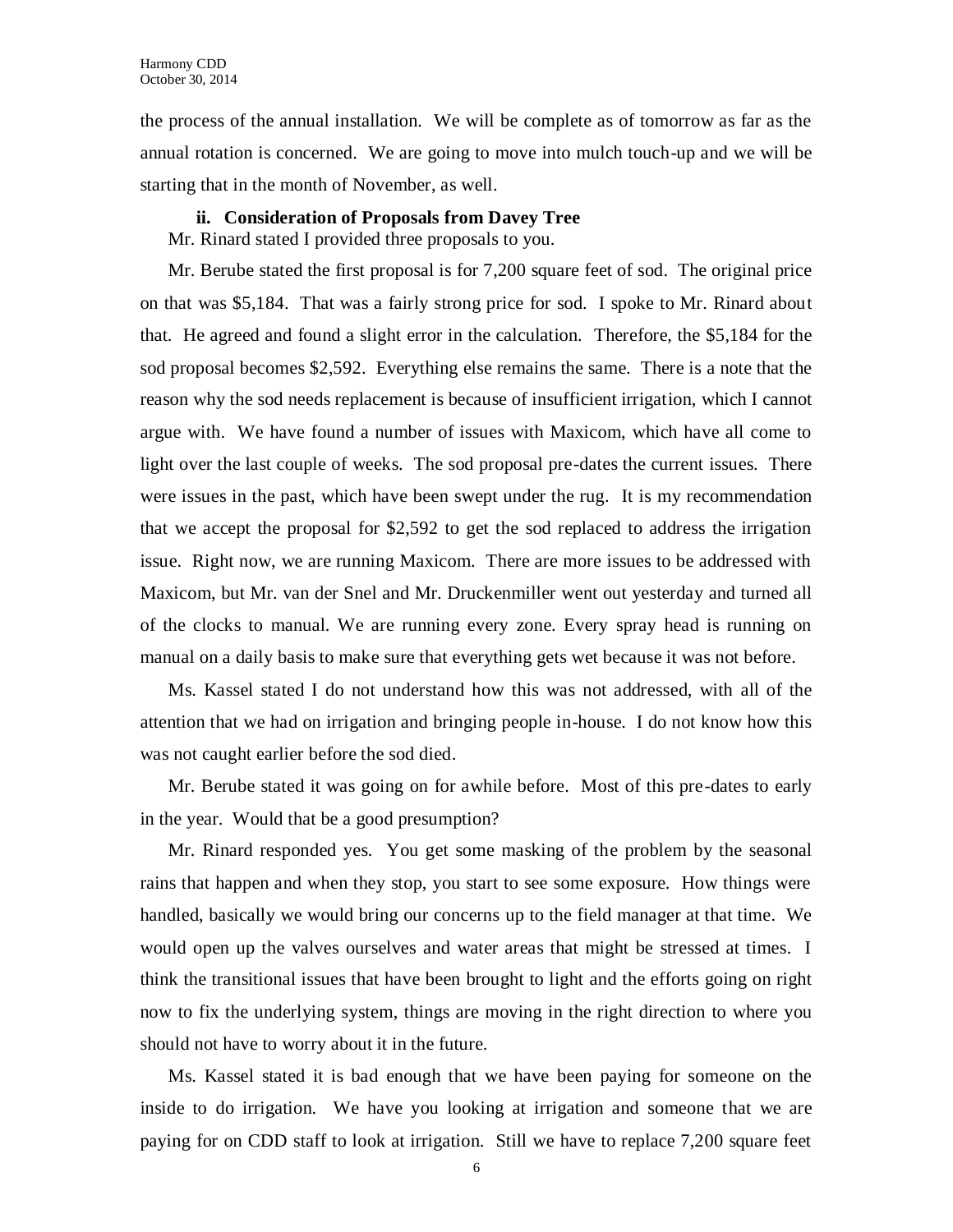of sod because of a lack of irrigation. I want to know how this is going to be prevented in the future.

Mr. Berube stated to be clear, the staff guy handing the irrigation does not have control over the Maxicom system or access to it. That is just the way it was. Maxicom was in the development company office. Two guys from the developer had absolute control over Maxicom. Nobody on field staff had that access. Both of those guys were loathe to turn on Maxicom for fear of generating high water bills and listening to Board members complain about high water bills. There was virtually no zone in Maxicom that would run longer than 10 minutes. Whenever it is not raining, 10 minutes does not get it done and that is just the way it was. Maxicom is now out of the development office. It is in Mr. van der Snel's office. There have been a couple of failures with Maxicom, which we just uncovered with the transition over, now that Mr. van der Snel has access to it. There is a problem with the control unit over here at the Swim Club and with the modem, which cannot communicate. There has been a confluence of things that led to it. However, two to three weeks ago, we started noticing that things were browning. When the heavy rains stopped, things started to brown immediately. We started running zones manually again and then started looking into Maxicom. The first step was getting it out of the development office and getting it over here and getting access to it. That was a problem. It is done now. Now we found the other things. I can tell you with Mr. van der Snel in control of it, he is going to get training. We have Mr. Mike Walker working on that. Mr. Aaron Smith from Insight Irrigation has been working on the mechanicals. Once we get it communicating, then there will be direct control to prevent another situation like this. We did not have control over Maxicom before. We were at someone else's mercy. Those folks did not want to run water for fear of getting blasted for a high water bill. That is what it comes down to.

Mr. LeMenager stated let us not run out and make the water bills too high.

Mr. Berube stated we are not, but if you do not water it, you get this. That is the problem.

Mr. LeMenager stated given the millions of square feet that we have, it does not seem like a gigantic problem.

Mr. Berube stated it is not.

7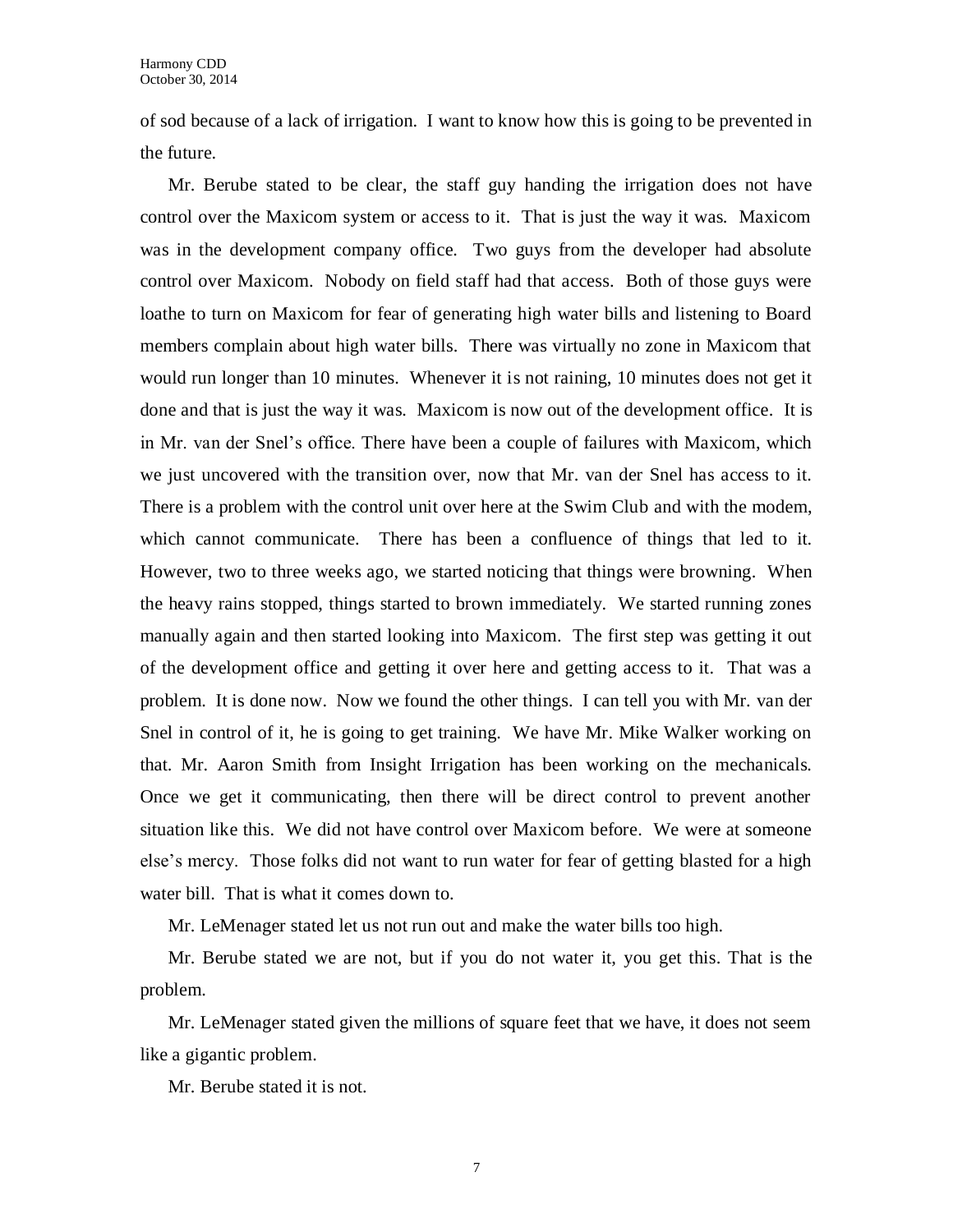Mr. Rinard stated in relative terms to where the District was three to four years ago, there has been a minimal number of replacements in the overall scope of area.

Mr. Berube stated to be fair, not all of this is lack of water. There are other issues. Sod gets damaged. People run over it. There are chinch bugs here and there. The bottom line is, a lot of the problem is irrigation. When you look at the zones, we had good coverage but even with good coverage, 10 minutes does not always provide enough water to keep turf green, especially when it is hot. That is where we are at.

Mr. Farnsworth stated someone is storing their equipment across the street from one of the houses being built on Schoolhouse Road. That is going to kill some grass.

Mr. Berube stated yes, it is. Lifestyle has agreed to pull their trusses out of there next Friday, and they will restore the area to its natural beauty at their cost.

Mr. LeMenager asked what about the person who decided it was appropriate to put a porta potty on our land on Schoolhouse Road? What do these builders think they are doing?

Mr. Berube responded that is a good point. I can see it from my house. I did not even think about that. That will disappear. That is not the builder but a local contractor.

Mr. LeMenager stated it does not really matter. Do these people understand that they have no right to put their stuff on our property?

Mr. Berube stated the guy who put the trusses there scoped out the site. He had no room. He could not drop those trusses on that property.

Mr. LeMenager stated then he should not have dropped them.

Mr. Berube stated that may be. The guy with the porta potty showed up. He has it on the truck and pulls up to the curb, pushes it off, and leaves. That will get taken care of. In regard to the sod proposal, are we okay with authorizing this replacement of sod?

> Ms. Kassel made a MOTION to approve the proposal from Davey Tree for 7,200 square feet of sod in an amount not to exceed \$2,592. Mr. LeMenager seconded the motion.

Mr. Farnsworth stated in the future, I request that you use one of the community street maps to show where the sod will be placed.

Mr. Rinard stated I will do that.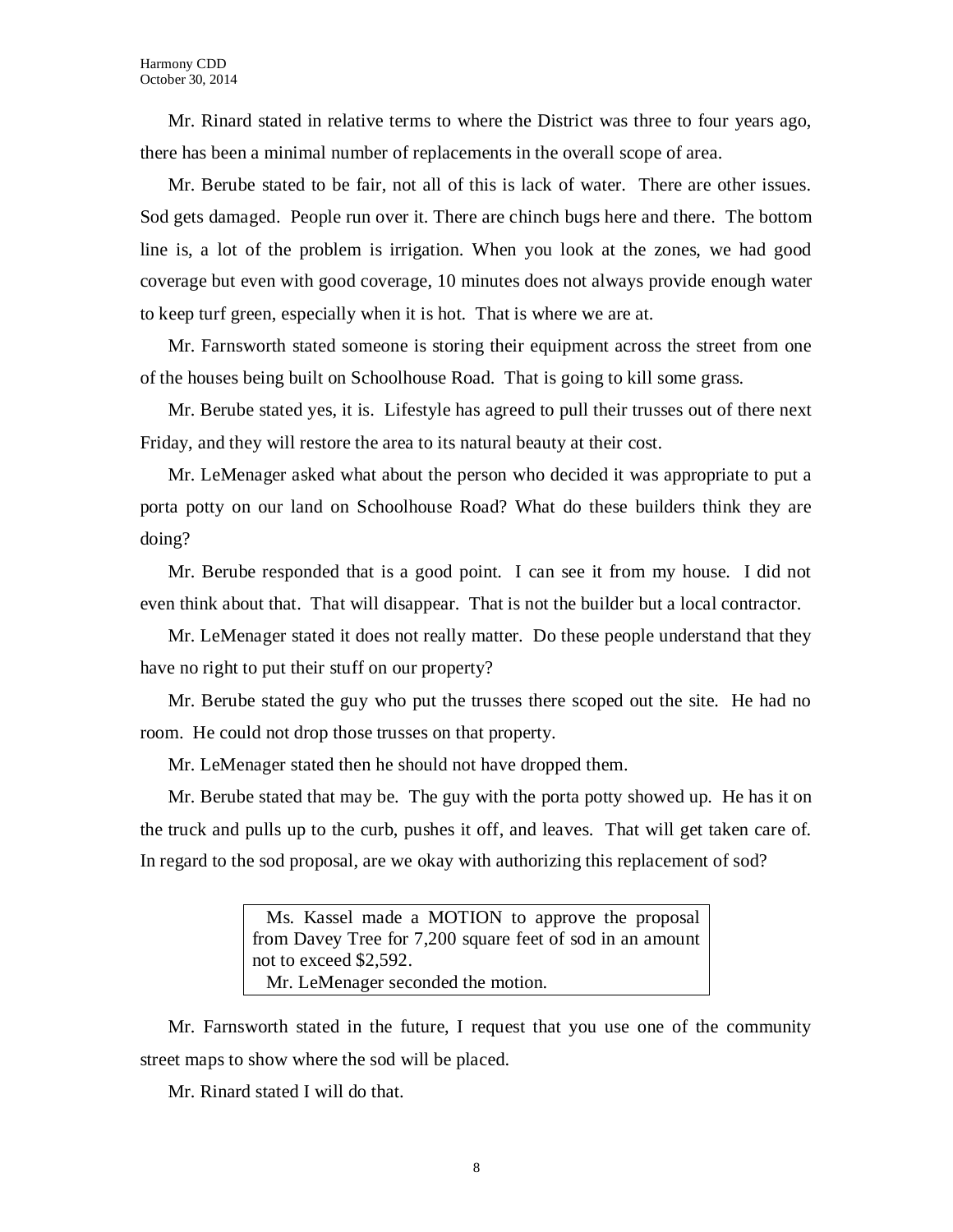Upon VOICE VOTE, with all in favor, unanimous approval was given to the proposal from Davey Tree for 72 square feet of sod in an amount not to exceed \$2,592, as presented.

Mr. Berube asked did you use any purchase orders today?

Mr. Rinard responded no.

Mr. Berube stated the purchase order number for this proposal is 103014-A.

Mr. Qualls asked is there a warranty when you plant sod? How does this work and who is in charge of making sure it gets watered? The proposal says where it will be planted and the amount but nothing else.

Mr. Berube responded they have replaced multitudes of sod on their own where it is questionable about what the problem is. This sod was dried up. There is a certain amount of trust here. Mr. van der Snel watches what goes on and so do I almost on a daily basis. I have seen these areas. They are correct.

Mr. Qualls stated the specificity is on the areas and square footage, but nothing is provided on any type of warranty, and I do not know if they provide one for sod. Do you put it in the ground and water it? I just want the record to be clear.

Mr. Rinard responded yes. We do not have irrigation responsibility, but because we are here and the relationship we have, my guys are going to watch out for it. If it dies instantly, then I am likely going to be on the hook for it and people are going to be looking at me for that. It is all part of the relationship that I think we built over the last couple of years.

Mr. Berube stated it has been a very good relationship.

Mr. Qualls stated I understand. I am not questioning that. I am questioning the specificity of the proposal. Double the amount was on the proposal. Is the square footage accurate?

Mr. Rinard responded yes. Here is what happened. My project manager, Mr. Jon Rukkila, runs the day-to-day operations. In recent weeks, I have been relying on him to maintain control over things, and I have delegated some things to him. This was one of the issues that he brought to my attention. I basically turned it over to him. Mr. Rukkila is not familiar with the proposing process. In our communications, we miscommunicated as far as some of the numbers are concerned. The number ended up wrong on the proposal. Mr. Berube brought it to light. We discovered it and changed it.

Mr. Qualls stated I just wanted to make sure that was the only issue.

9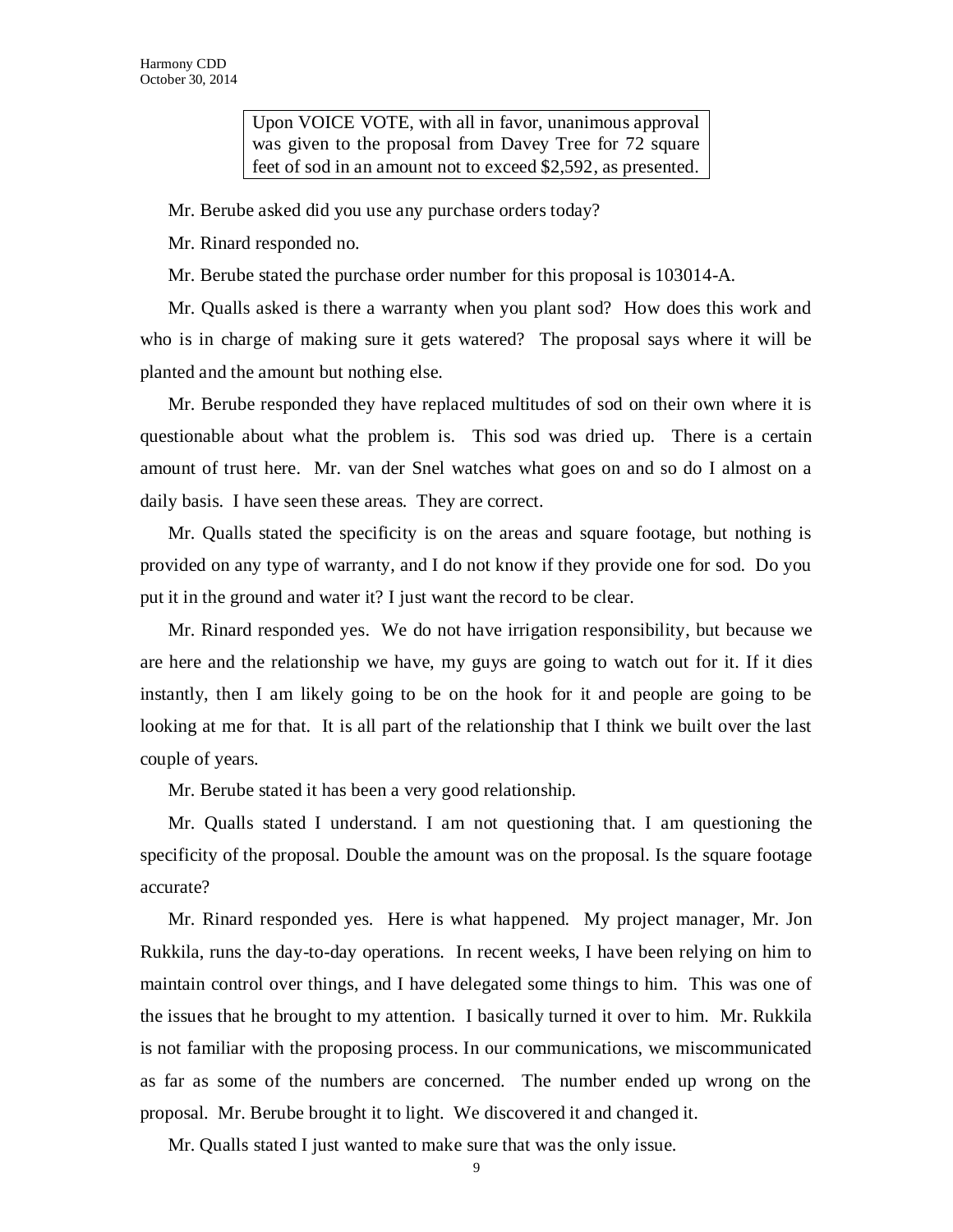Mr. Rinard stated yes, it is.

Mr. Berube stated the other thing that we instituted is a purchase order system with hard-copy purchase orders, because some of the projects that Davey has go on for several months. We tend to lose track sometimes with proposals. We were surprised last month to receive a series of past-due notices from Davey in the mail. I received them and we dug into it. It turns out that none of the Davey bills are being sent to Coral Springs. All of them are being emailed to Mr. Todd Haskett's computer, and he would manipulate them from there. There were a number of bills that got tied up in his computer for manipulation that never made it into the system. Then one day, Davey's accounting people sent past-due notices. Thanks to Mr. Rinard's detailed recordkeeping, it turned out that many of the bills that were on our account were actually the responsibility of the developer. I had a meeting with Mr. Glantz and to his credit, he stepped up and absorbed all of those bills. I think there was \$11,000 to \$12,000 worth. We ended up with a few more, which are being processed. Now all of the bills from Davey will go to Coral Springs. It is already happening. It bothers me that we had past-due notices coming out because this organization pays its bills. It was disturbing, but we worked through it. Thank goodness Mr. Rinard had detailed records because we would have had a significant number of bills that were on our account that we would have had a hard time arguing. It worked out very well. We added purchase orders. One just got used and that will be in use going forward. That is more for things we may lose track of because some of those went back to May, and our minutes did not reflect accurately what I was seeing on the bills. There is no way of tracking it and with Mr. Haskett not being here, we cannot ask him. Now we have a purchase order system. The second proposal is the tree transplant.

Ms. Kassel stated I have a question about the cost per tree, if we did not use our own trees. I am just curious.

Mr. Rinard asked to bring new trees in?

Ms. Kassel responded yes.

Mr. Rinard stated from nursery stock, right now new trees of similar caliper would be in the \$500 to \$600 range.

10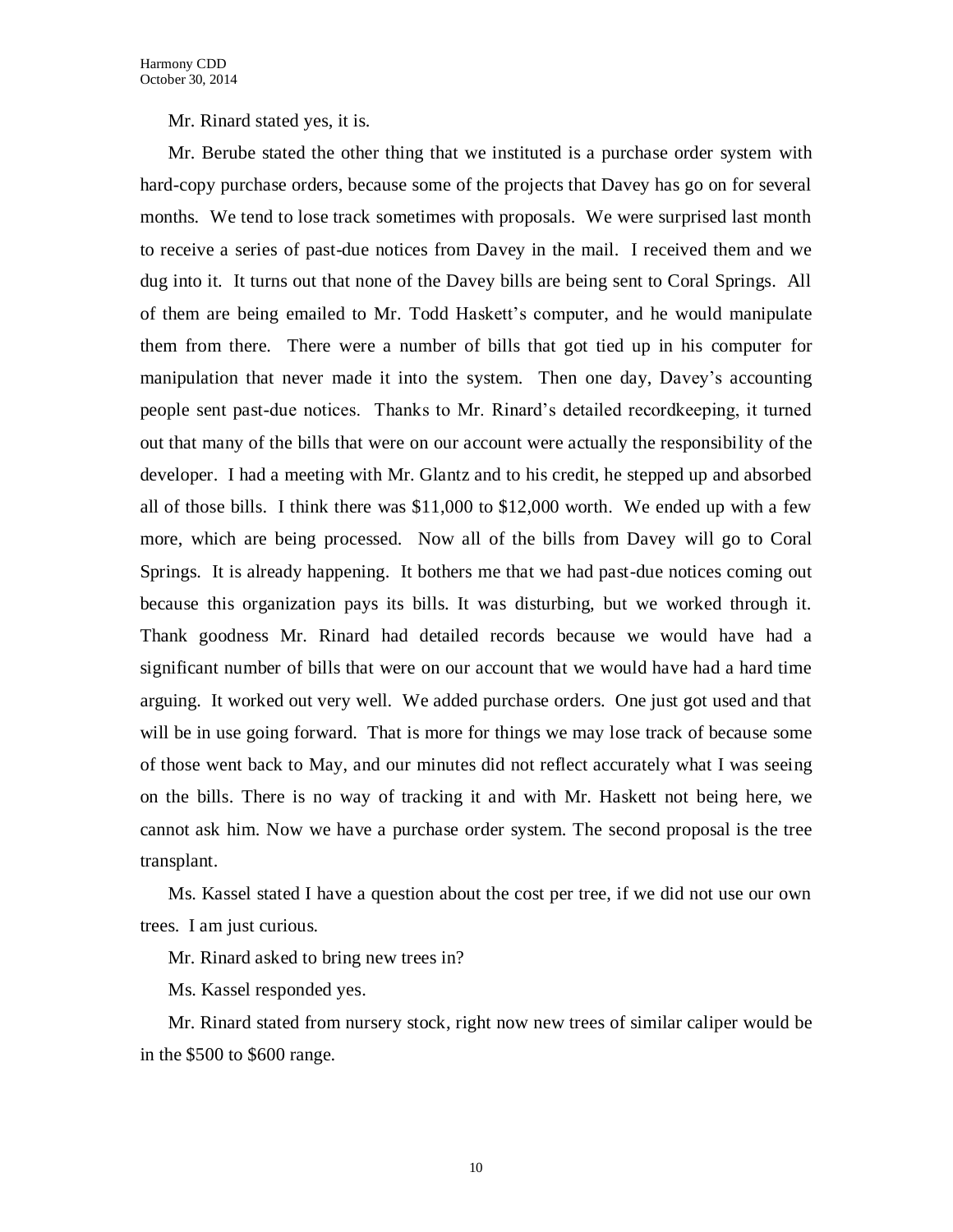Mr. Berube stated we have a history of that because we put some in a couple of months back in the Green neighborhood and they were right around \$600 each. These are similar size.

Ms. Kassel stated I just did not know what the caliper was.

Mr. Berube stated the reason why I brought this up is because this Board purchased 100 trees a few years ago from a nursery. We had homes for initially 50 of them. The nursery also had a proposal to lower the price of those 50 trees if we purchased 100. Ultimately, the first 50 are in the ground and we used 10 more and then we had 40 extra trees, which were planted in the tree nursery over by the garden. It is unirrigated and unmaintained. Over the years, we lost a few trees. There are about 25 of them left. If we leave them there, they are all going to die. We already made an investment in the trees. We have a number of places around town that can use some trees. I got together with Mr. Rukkila and Mr. Rinard to talk about how we could use these trees. We came up with this proposal to put the trees in. If you want to know the specific spots, I have them.

Ms. Kassel stated I just want to know if one or two of the specific spots are in the Town Square.

Mr. Berube stated no. They can go in the Town Square, but they are rather small trees.

Ms. Kassel stated no. I was just curious.

Mr. Berube stated we have trees that are going to go in non-irrigated areas. They are going to do some root pruning to make sure that they survive. They will clean up the trees. They will go in various spots where we have a need for trees because they died or are missing. There will be a couple of areas where there will be new trees. It seems to me that it is a good use of 10 more of these trees that we already paid for. They will take the 10 best out of the two dozen that are there. Then we will see how this goes. At some point, the trees are either going to die or the developer is going to make us move them.

Ms. Kassel asked are any of these trees going where the ones were taken out by the playgrounds?

Mr. Rinard responded no. We are warrantying those trees.

Mr. Berube stated right near the playground where those two trees were dead, two of these trees are going there. That playground equipment will have shade on all four sides.

Ms. Kassel stated good.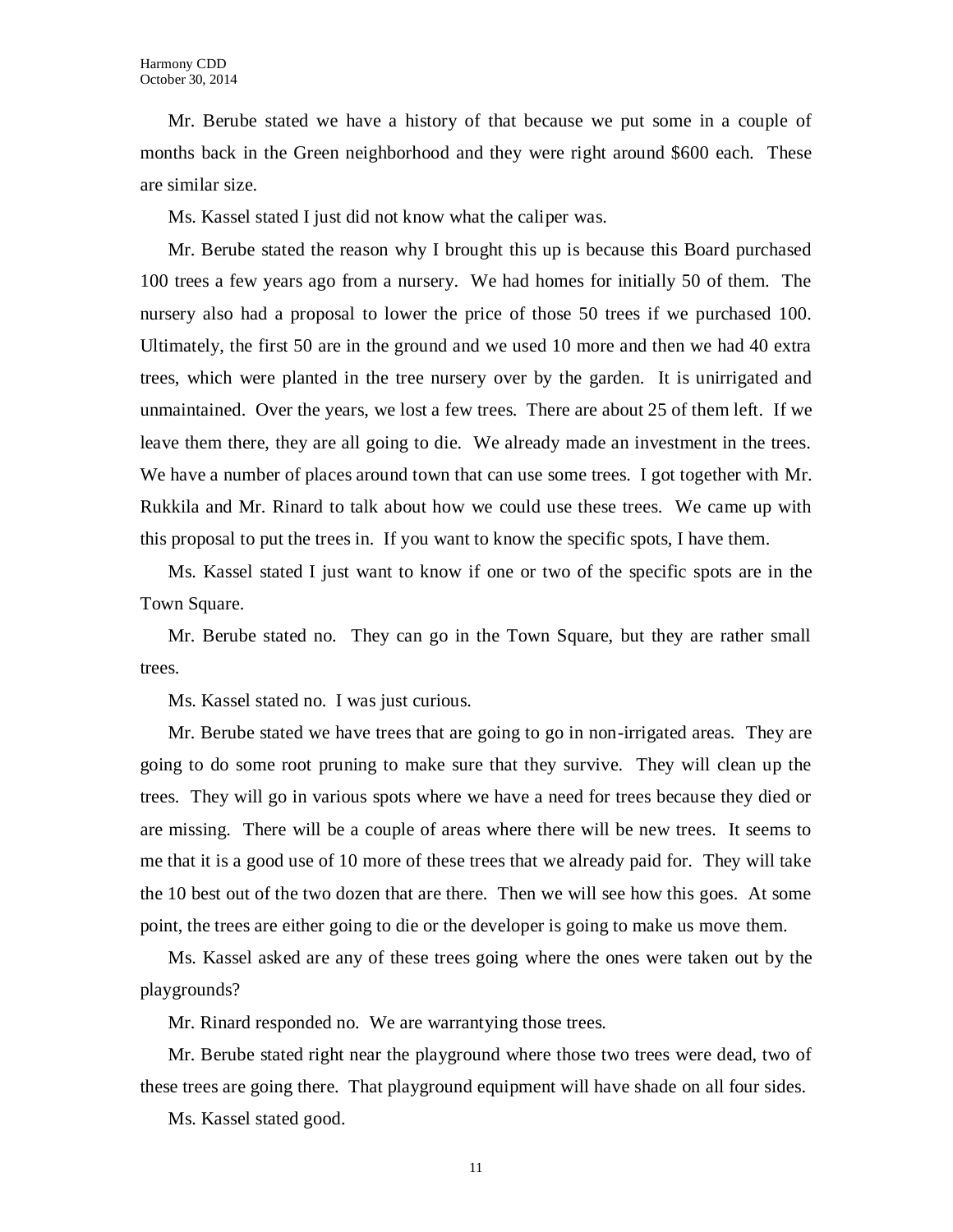Mr. Berube stated much of this is for shade. Two of them are going at the water feature. There is a bench that has no tree behind it. If you look, there are some wide open areas in the mulch. Nothing is there, so two trees will go there and provide shade during the day. A couple trees are going outside the Lakeshore Park restroom where we have a grill and a picnic table that are out in the open with no trees. Along the Lakeshore Park walkway along the back, one tree died last year. There is a whole row of trees along the walkway. One tree is going there. Two are going opposite 3362 and 3322 Cat Brier where there are dead trees. That accounts for the 10 trees.

> On MOTION by Ms. Kassel, seconded by Mr. LeMenager, with all in favor, unanimous approval was given the proposal from Davey Tree for oak tree replacements in a not-to-exceed amount of \$2,680, as presented.

Mr. Berube stated the purchase order number for this proposal is 103014-B.

Mr. LeMenager stated speaking of trees, obviously a number of trees were destroyed when the signs were built on the west entrance. I saw a bunch of palm trees sitting there. Does the developer understand that they have to replace those trees?

Mr. Berube responded when the west entrance is completed, everything that is damaged will be replaced. We are a long way from having that completed. Mr. van der Snel and I had a meeting with Mr. Glantz, Mr. Smith, and Mr. Kent Foreman. There is no resistance for the developer to restore all of the irrigation and landscaping to its original condition or better.

Ms. Kassel stated my understanding was that they were going to be improving the area.

Mr. Berube stated the whole area is going to look better, so they say. We will see. The irrigation was destroyed, but that is what happens when there is construction. The third proposal with Davey is to place rye grass on the Lakeshore Park soccer field. Keep in mind, with the cost cutting on the sod, we almost got these trees transplanted for free.

Ms. Kassel asked is this just a seasonal thing?

Mr. LeMenager stated we do this every year. I thought it was in the contract.

Mr. Berube stated it is not in the contract.

Mr. LeMenager stated maybe we should add it to the contract.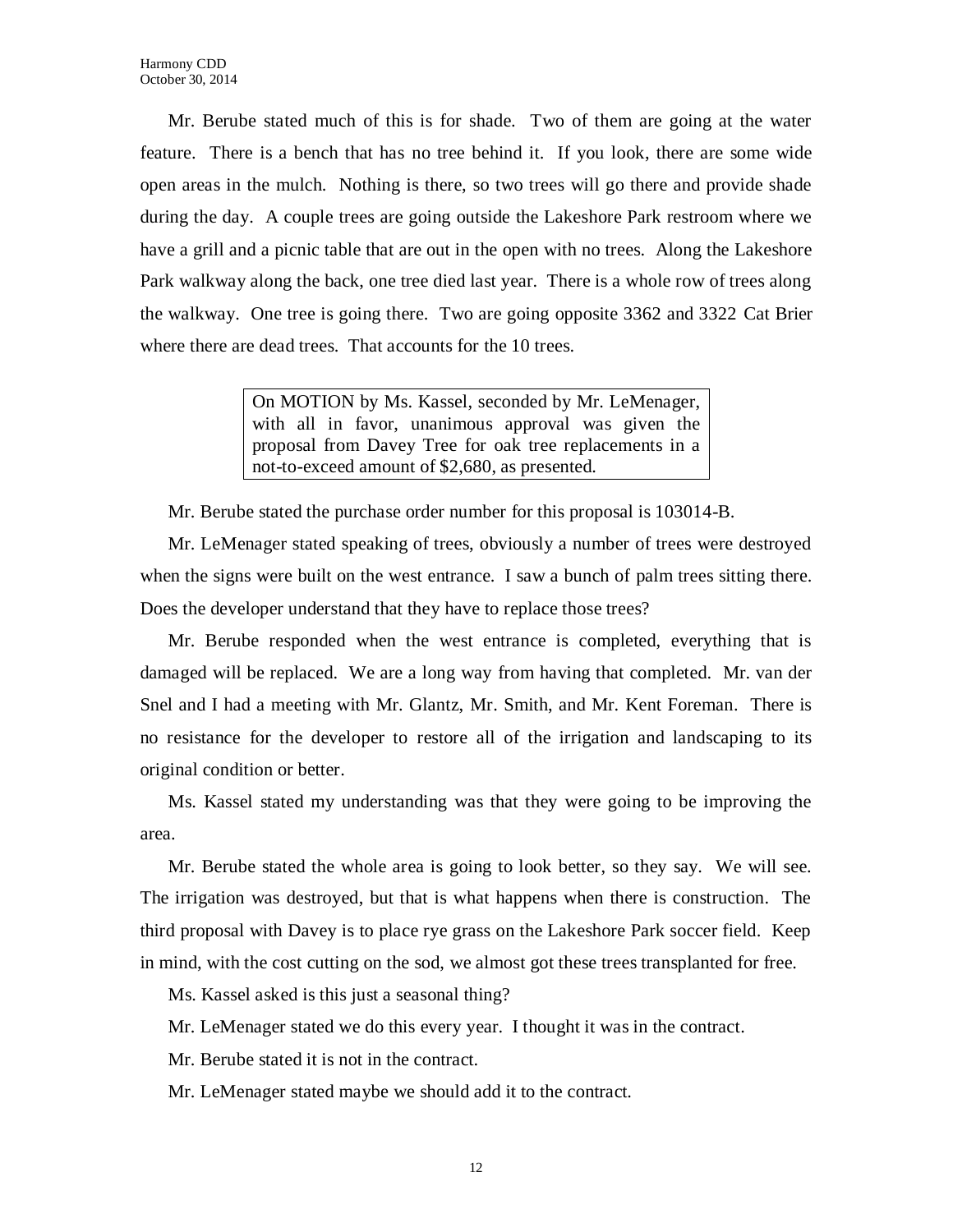Mr. Berube stated I have one concern. There are a lot of weeds growing in there. Is the intent of the rye grass to crowd out the weeds?

Mr. Rinard responded no. We have done some recent treatment of the weeds. If we are moving forward with this proposal, I have to hold off on any further treatment of the weeds so that the rye grass can germinate. Once germination is established, then I can go back to treatments.

Mr. LeMenager stated that is when you put the signs out to keep off the grass.

Mr. Berube stated that would be great.

On MOTION by Mr. Farnsworth, seconded by Mr. Walls, with all in favor, unanimous approval was given the proposal from Davey Tree for the installation of rye grass on the Lakeshore Park soccer field in a not-to-exceed amount of \$800.40, as presented.

Mr. Berube stated the purchase order number for this proposal is 103014-C.

Mr. LeMenager stated keep up the good work.

Mr. Berube stated as these items are completed, please stay in contact with Mr. van der Snel so we can monitor the irrigation and do it as needed. I know Mr. Rukkila has carte blanche to run the clocks as he needs to. If there are some areas where we need to run bubblers to the trees, we can always add one if necessary.

Mr. Rinard stated what we will end up doing on the trees is, because they have established themselves to a certain extent in the holding area, we will be doing some root pruning, basically hardening those root balls. We will need approximately 30 to 45 days on that. That puts us through the end of the year. We are looking at moving these trees at the first part of next year.

Mr. Berube stated that is fine.

Ms. Kassel stated I have been in touch with Mr. Rinard about refurbishment of Cat Brier at Long Park where trees have grown so grasses that have been in the sun are now in the shade and are doing poorly. He is going to take another look at it and come back to me with a plan based on the proposal that was submitted back in March. It will cost about \$4,000.

Mr. Berube stated we have not overspent this year's budget yet. The real problem is when we have items that we forget about. That is part of the reason for having purchase orders. We will know on these exactly where we stand. We have a habit of forgetting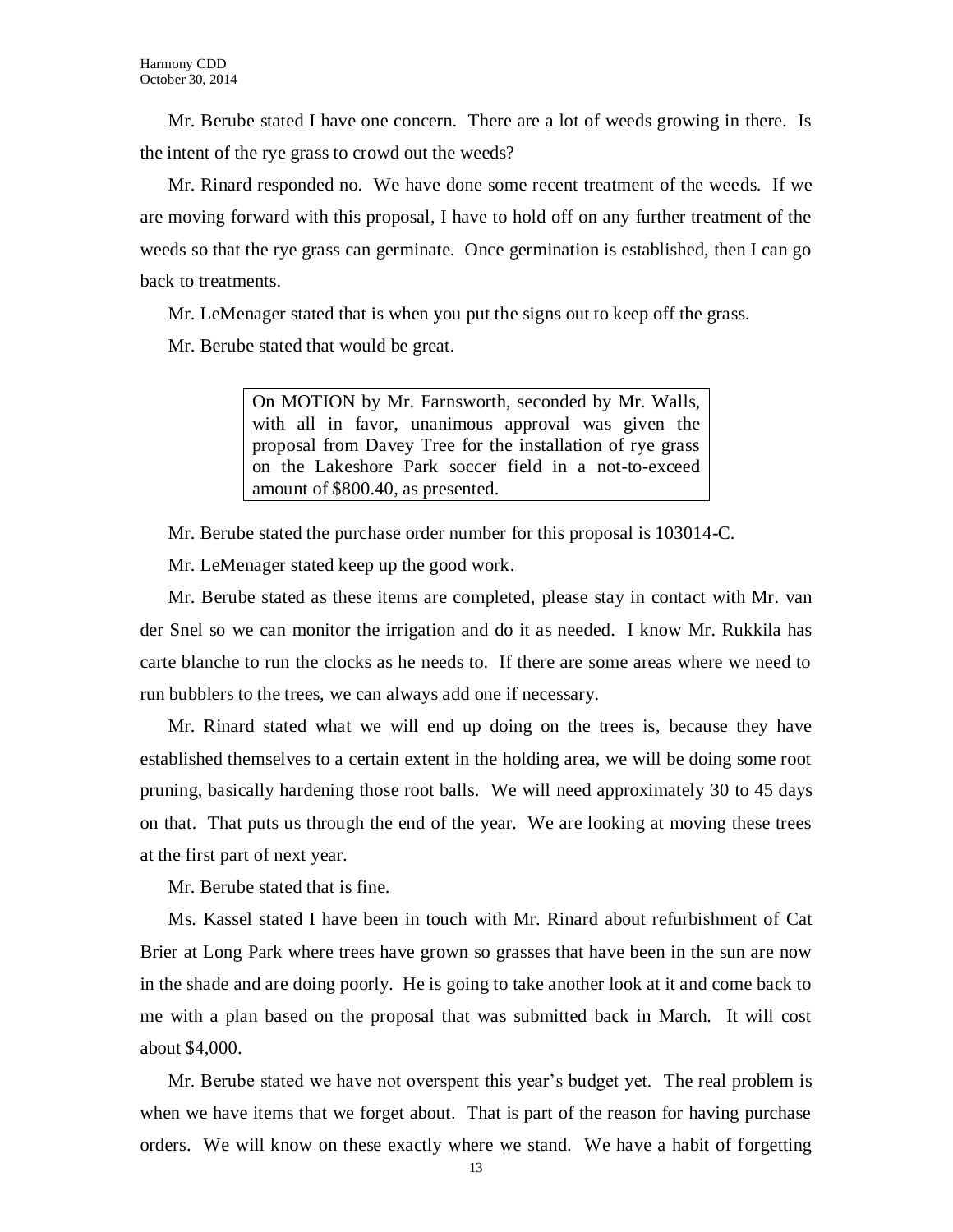what we did three or four months ago and we have not received bills yet. The purchase orders will keep us in line. Purchase orders are used for things that are not being done immediately. It is a good system and it works. If you look at the invoices, you will see a payment to me for \$136. That is for the design and printing of the purchase orders, which we now own. In the future, we have it on a hard drive or thumb drive that we can print on our own.

#### **FIFTH ORDER OF BUSINESS Developer's Report**

Mr. Berube stated no one is here from the development company.

Mr. LeMenager asked did they say that they could not come?

Mr. Berube responded yes. They said that they had a turnover meeting at some other facility.

Mr. LeMenager asked could they send a representative?

Mr. Berube responded they do not have any representatives.

Mr. LeMenager stated for the first time in 14 years, the developer could not be bothered to send anyone to this meeting.

Mr. Berube stated it is important to remember that they provide about 60% of the budget.

## **SIXTH ORDER OF BUSINESS Staff Reports A. Engineer**

Mr. Boyd stated in regard to the alley repaving, which Mr. van der Snel, Mr. Berube, and I have been talking about, obviously the contractor is not finished. The paving work is finished with the exception of the striping. The striping is based on the paving being satisfactory so they will not be continuing that until we get that resolved. I think that the end product on the asphalt is good. I think that you have a very good finished product as far as the asphalt. The contractor did not perform in a timely fashion like we had expected. We had a problem with the schedule. As an end result, we need to resolve the striping and get that resolved before we authorize payment. We also have some places where they did additional work. In addition to that, because of problems with the schedule and because they did not do all of the milling that was in the contract, we are working out what the final payment should be. What I would ask the Board to do tonight would be to consider making a motion to authorize the Chairman to negotiate a final payment amount, when we have the opportunity for the Chairman, the contractor, and me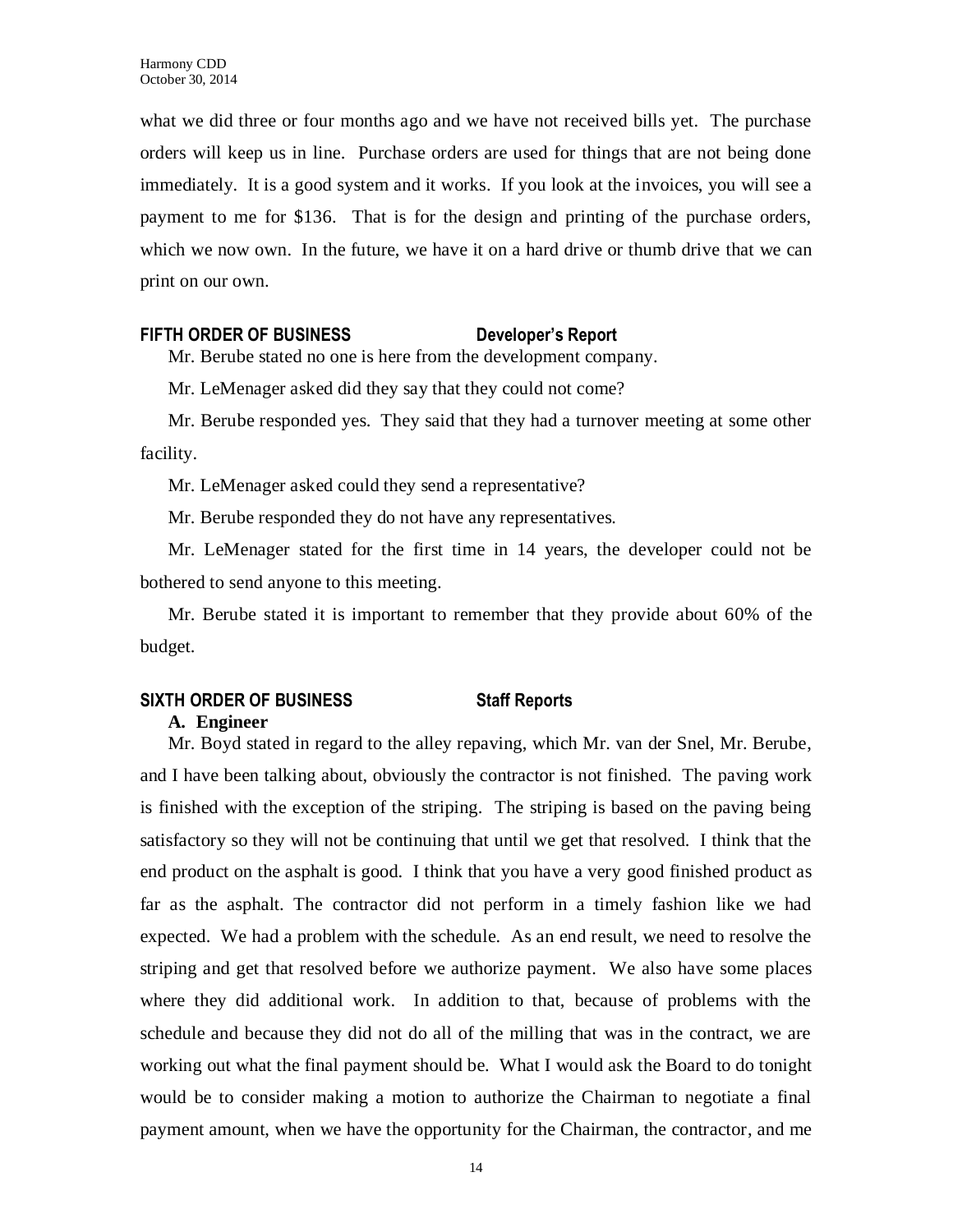to sit down and work through all of the line items and come up with what I would recommend. Then it will be up to the Chairman to decide if it is fair.

Mr. Berube stated when you look at the contract, there were about 6,000 square yards in total within the alleys that needed to be milled, resurfaced, and striped. We paid for all of those 6,000 square yards to be milled and resurfaced. As the contractor went along, they only milled about 40% of all of those square yards. Their guy admitted to that.

Mr. Boyd stated because they did not mill it does not mean that you have a substandard product. Actually, the more asphalt you have, the better. The reason why we put milling in the bid was because we assumed that it would all need to be milled down so you had the same driving surface when you were done. They were able to accomplish that by milling in certain areas, not the entire surface. Nevertheless, the contract said to mill the whole thing so we need to resolve that as a pay item. I want to relieve the Board's fears that the finished asphalt product is not proper because they did not mill the entire surface. Where that might have been a problem would be if they ended up with a situation where they created a pond because they milled in one place and not another and now there is a low spot. It worked out so that they actually did a good job solving the ponding problems.

Mr. Berube stated yes.

Mr. Boyd stated we had two significant ponding issues after they did the paving, and they came back and were able to resolve it.

Mr. Berube stated it has been a gentle struggle all the way through with many things, but it irritated me that the contract said that we were going to get all of this milled and we did not get that, and they had to come back and fix some ponding. We are still outstanding on the striping.

Ms. Kassel stated like painting, you need to scuff up the area you are going to paint in order for the new paint to stick. Is it that way with asphalt?

Mr. Boyd responded no. Asphalt will accept an overlay fairly easily. The purpose for milling is basically to get the grade down so you do not end up with a bump. For example on a manhole cover, if you do not mill it, you will end up with a bump in the thickness of the asphalt you put down. That is the real reason for milling. You do not have to mill to put down new asphalt. It just needs to be clean.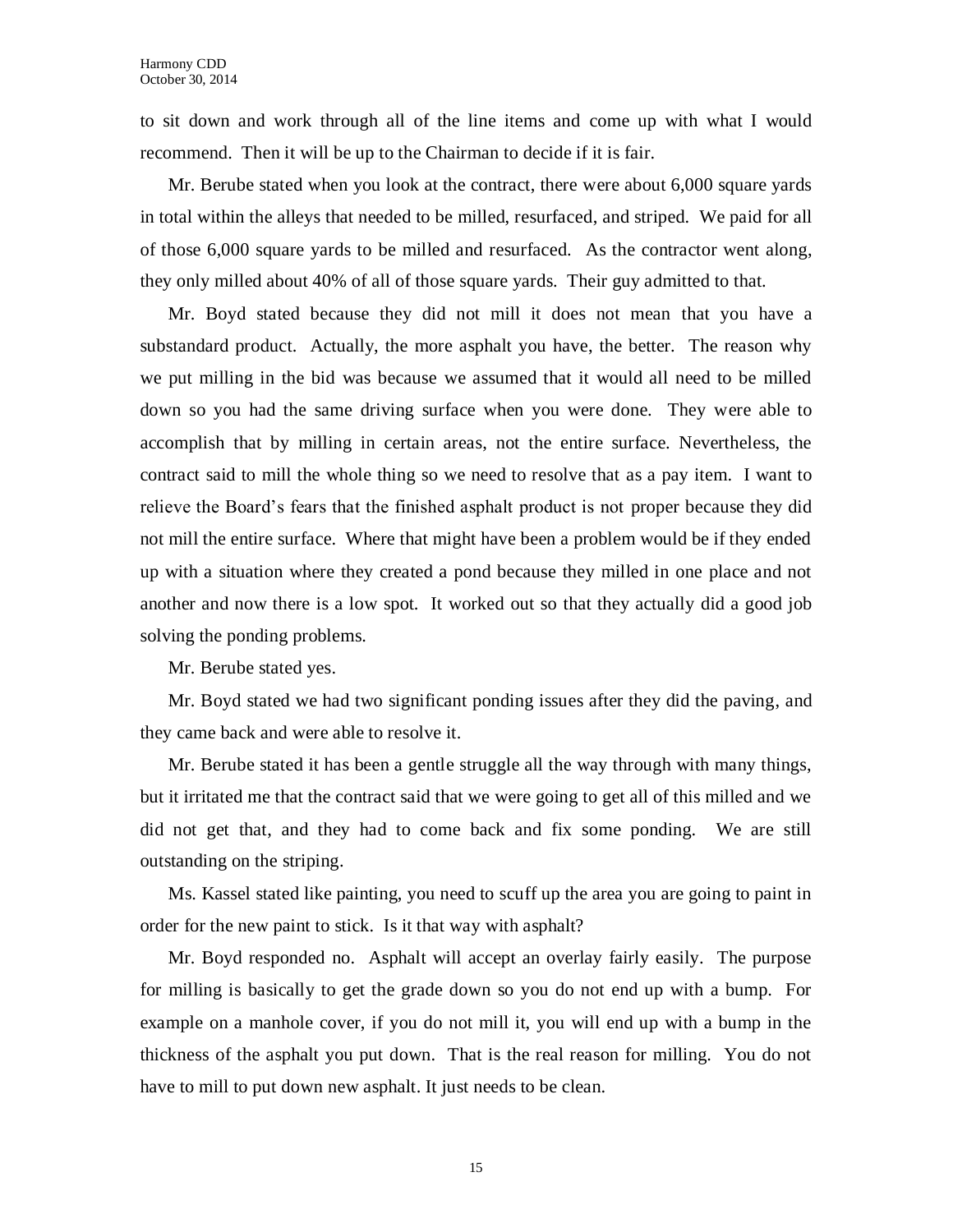Mr. Berube stated there may be some good news to the delay because we had a couple of reports in a couple of areas of where the asphalt is coming up. We have some time before we have to pay this bill to monitor it as traffic goes along to see what is going to happen with the surface. Many areas look really good but some areas looked porous and I thought there may be a problem with it. Time will tell, but we already had a couple of reports where the asphalt is coming up. This whole delay will allow us to really observe the overall package to make sure that we can come to some agreement.

Mr. Boyd stated I was not aware of that so I need to check those areas out.

Mr. van der Snel stated I saw a crack when we were installing irrigation, but that has already been corrected. I have a picture of that.

Mr. Berube stated the contractor is stalling on bringing in another striper. That is okay. We have the money and have no obligation to pay yet because the job is not completed.

Mr. Boyd stated I need to talk to the contractor about the striping because we need to know how they propose to repair what was already done before they start striping the rest.

Mr. Berube stated I think that our total bill is probably going to be reduced somewhat. What Mr. Boyd is asking is for the Board to put their trust in me to negotiate a final number so that we can get this job finished.

Mr. Boyd stated if we come to that point before the next meeting. If not, then we will come back to the Board.

Mr. LeMenager asked why do we need striping on alleys?

Mr. Boyd responded the reason for the striping on the alleys is to direct traffic on where they should stay on the alleys. The alleys do not have a concrete curb on the edges, so paving without a concrete curb leads people to driving on the edges, which will damage the edges. The purpose of the striping is to keep the car in the center of an alley and also to point out the fact that this is a one-way alley and not a two-way street. That is the purpose of the striping.

Mr. Berube stated we also put white stop bars wherever there is a stop sign. That is part of the contract.

Mr. Boyd stated it is a surface with a two-foot paved shoulder.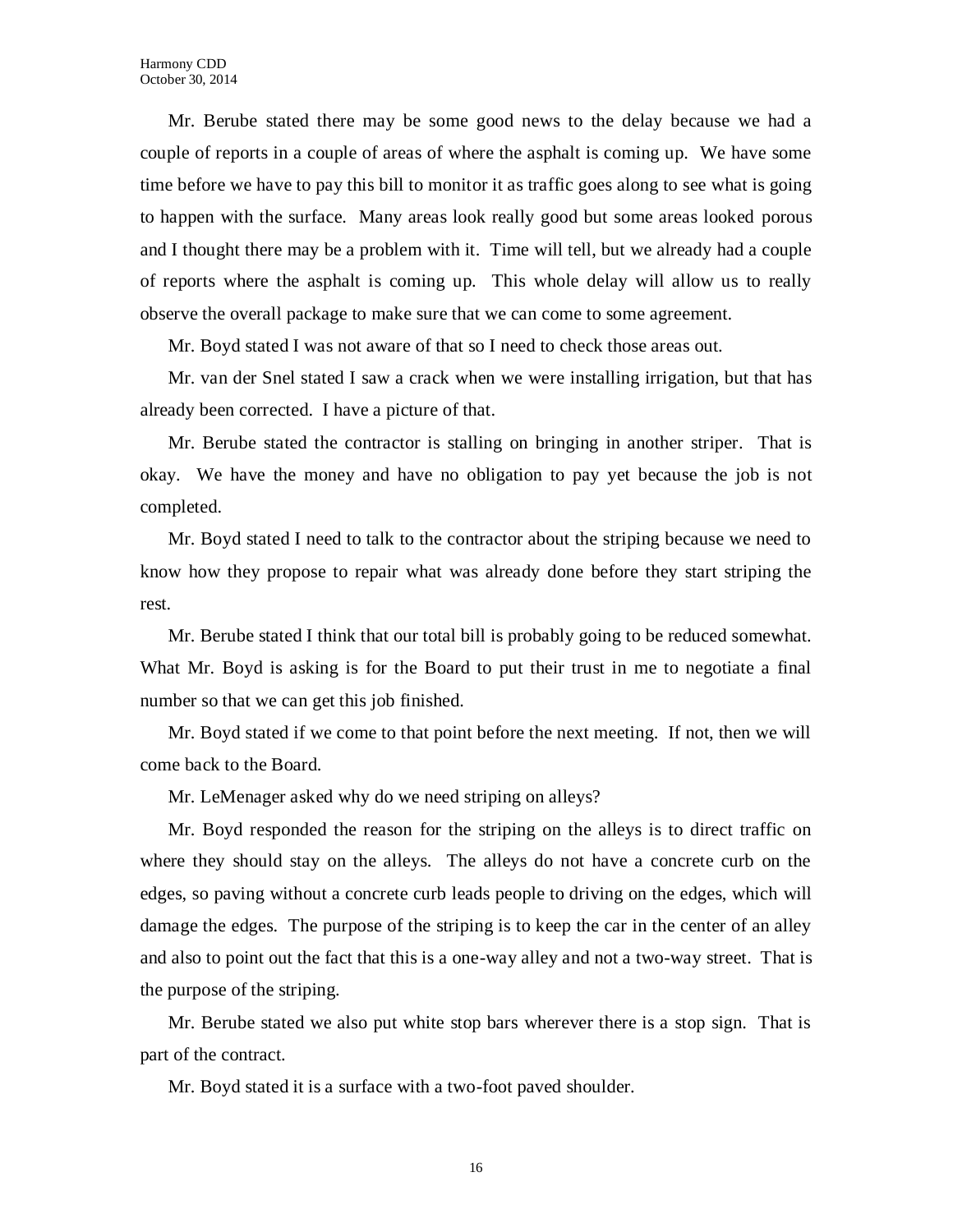Mr. Berube stated some alleys have striping and others do not. All of the alleys that were re-done will have stripes. They all were striped before, but there are still some alleys that do not have striping. The one behind my house does not have any striping.

Mr. Boyd stated they are supposed to.

Mr. Berube stated that is where we are at. Do you want to give me the ability to negotiate the final bill?

> On MOTION by Ms. Kassel, seconded by Mr. LeMenager, with all in favor, unanimous approval was given to authorize the Chairman to negotiate the final payment amount with Allstate Paving for alley resurfacing, as discussed.

Ms. Kassel stated in going through some documents, I found a commercial building evaluation report for the reserves. I just wanted to make sure that these items were in the reserve and replacement schedule. It includes the pavilions at Lakeshore Park.

Mr. Boyd stated yes, we did include facilities in the summary that we prepared. We included the pool building and the restrooms at the park.

Ms. Kassel asked what about the pavilions at Lakeshore Park, the dog park, and in Long Park? There are a number of pavilions around Harmony.

Mr. Boyd stated if you want to give me a copy, I would be happy to check.

Mr. Berube stated keep in mind that the next time you look at the reserves, make a note that we added an office trailer for CDD staff and two pods next to it.

Mr. Walls stated last month, I had some discomfort with the pond excavation issue that was brought to our attention, not so much that I thought there was any problem with how the proposal was presented or potential solutions. We had a situation where the developer paid Mr. Boyd to create the plans. They had an issue with the builder. Then we paid Mr. Boyd to come here and be our advisor. It is never a good idea, in my opinion, when you are dealing with government money or public trust to take advice from someone who is getting paid on both sides of the issue. No matter how big or small the issue is, it threw up red flags in my mind when I looked at the proposal. I am not saying that Mr. Boyd gave us any wrong information. We have some developed parcels that we are going to have to review before we take over maintenance, and we need someone with an independent eye to look at those before we agree to take it over and pay for it. I do not know if we can get that from a person who was paid by the developer to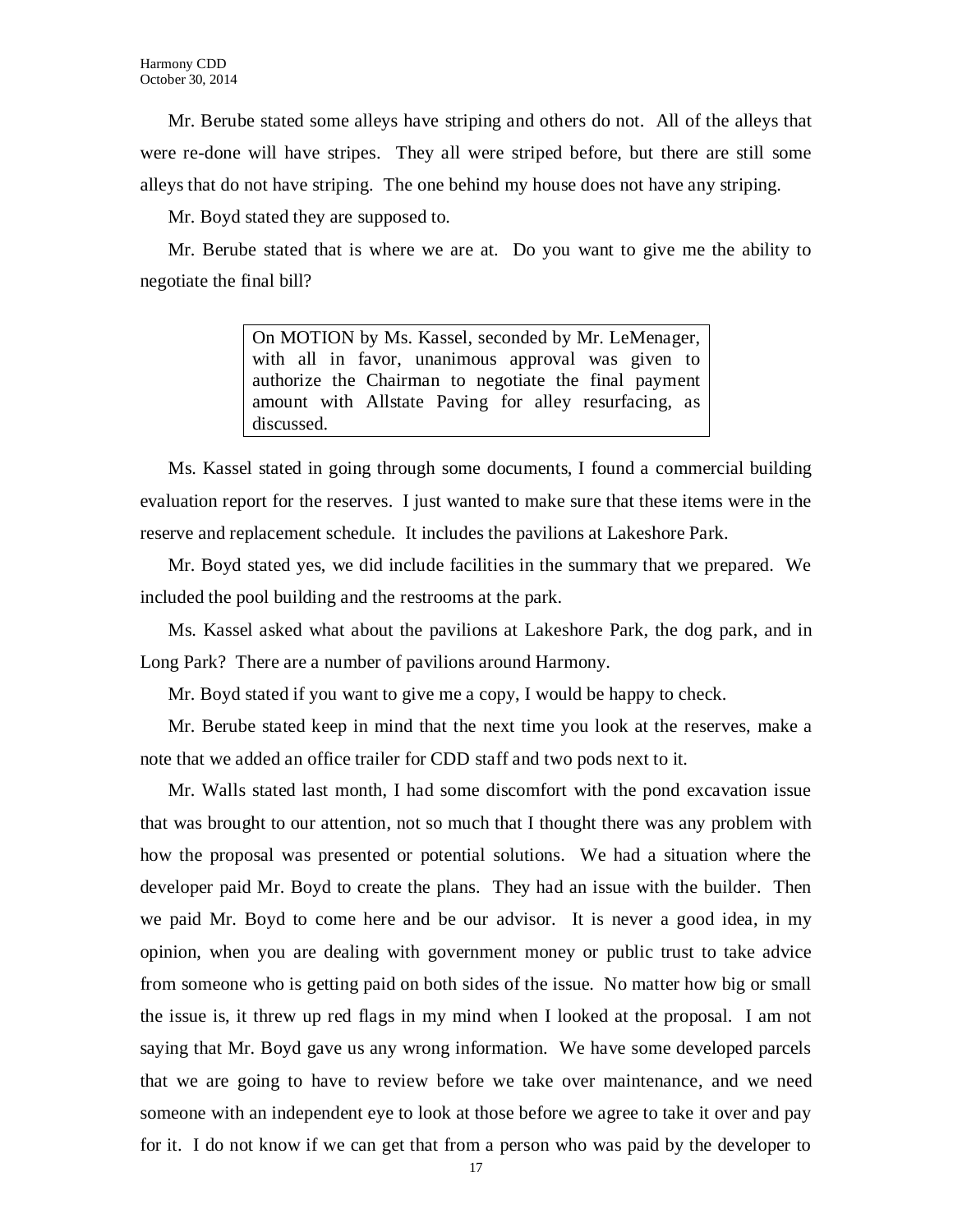design them and put them in place. I just wanted to get the Board's thoughts on this issue because I am not comfortable with that kind of arrangement.

Mr. Farnsworth asked what exactly are you proposing?

Mr. Walls responded when the CDD was established and the developer controlled the Board, it probably made sense to have the same guy work for the Board and work for the developer. Here we are a completely independent Board from the developer. In a perfect world, we partner with the developer and try to be nice as everyone has the same goals, but we live in a world where sometimes our goals are divergent. They are just not going to be the same. I think we need an independent engineer who does not work for Harmony Development Company or Starwood Capital.

Mr. Farnsworth asked all the time?

Mr. Walls stated yes.

Mr. Berube stated when Mr. Boyd was making his presentation last month, I felt a little uncomfortable, as well. I think he probably did, too, because he was obviously selling a developer project to us and trying to make it sound good so it would be amenable for the Board to accept the plan that was going forward. Ultimately, it all worked out probably to our benefit. I thought that a developer person should have done the selling job to us and left Mr. Boyd in the background.

Mr. Boyd stated there probably was another way for that entire issue to be presented.

Mr. Berube stated you had to feel strange about it.

Mr. Walls stated we felt strange because we are paying Mr. Boyd to be our advisor and you were here doing that.

Mr. Boyd stated in my eyes, that is exactly what I was doing. Let me explain how the entire situation came to be and the mistake I made in the process. As we are finishing the plans of these two developments, we learned that we need some additional fill dirt to build those neighborhoods. The question was if there was an alternative site that can be used. I was asked if these ponds can be made larger. I said that it is possible, but that is CDD land and they have to obtain the CDD's permission to do that. It was placed on the agenda because I informed the developer that this is CDD land. When I brought it before the Board, I was not trying to sell you that this should be done. I was trying to present it as a wise solution to solve a problem.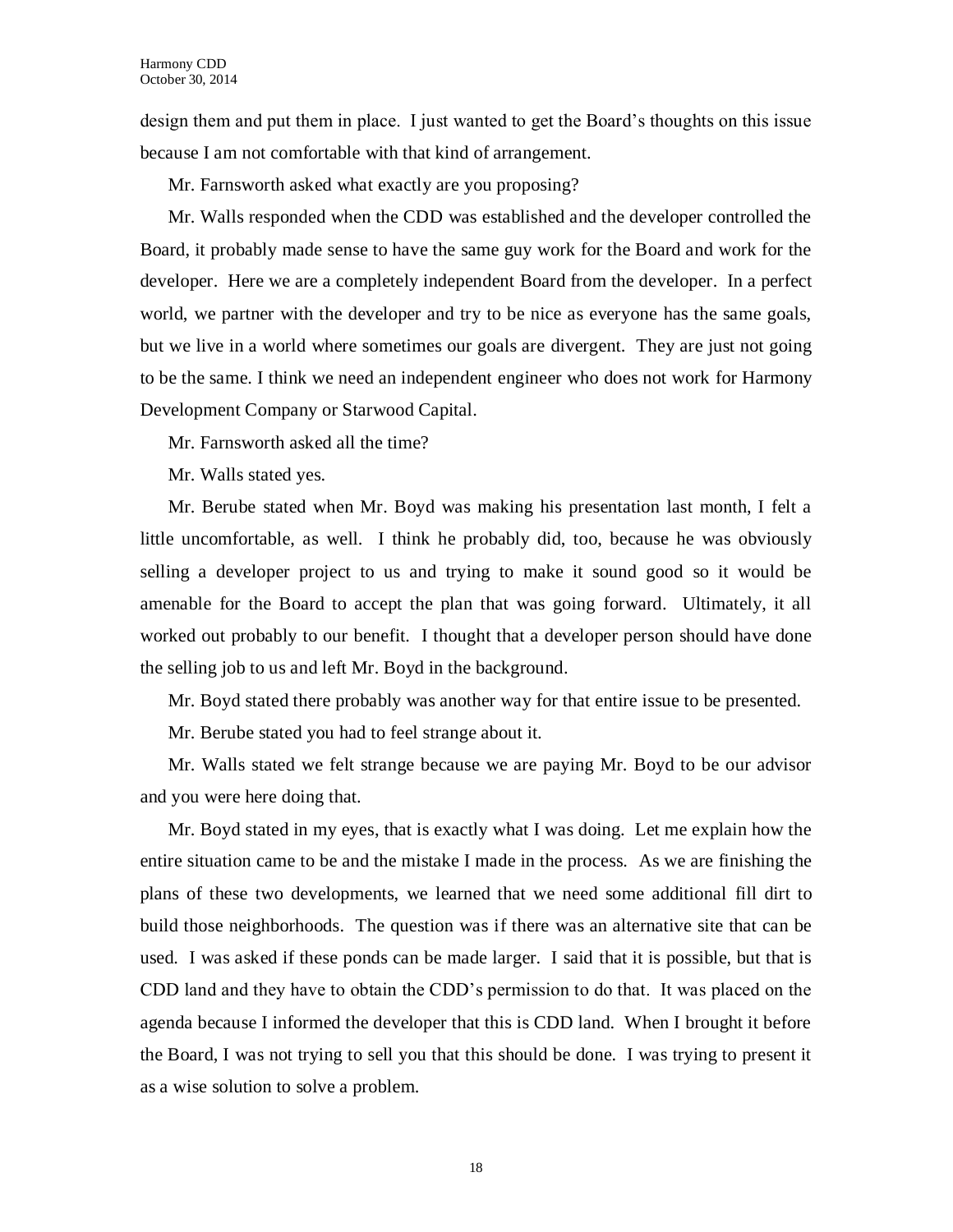Mr. Berube stated what you were doing and how it was perceived are two different things.

Mr. Walls stated that is my issue. I am not saying that you did anything wrong. When we look at the residents and tell them that this is a good idea because the engineer said it was the best way to go about doing this, they can turn around and say that he was paid by the developer to draw up that plan and then present it to the Board. There is no way that we can ever tell them that we received independent advice on that type of situation. That is my concern going forward, especially as we are taking over these new parcels. I want someone to go out there and look at these things before we take it over and say that everything is ready and everything was designed correctly. I do not know if we can ask you to do that because you were paid by the developer to design them.

Mr. LeMenager stated I am in complete agreement with Mr. Walls. From time to time, I thought that all three of these fine gentlemen sometimes found themselves between a rock and hard place in terms of now working with a totally independent body but still having relationships in other CDDs being paid for other work that they do by the developer. I think this is an issue that, over time, we need to address. Now that we are getting into the development of these new parcels, the one thing that I was concerned about was that Mr. Glantz was sitting there saying they are going to put in all of these crepe myrtles and fences, and that it is on private land. I thought about that and then I realized they want us to take over all of that when they are done. That is all going to become our land when they are done. Maybe we need to be there on the front end when they make these proposals. The one neighborhood they did, we took all of the costs, but I think going forward, if they are going to plan something, we need to understand what the long-term costs are going to be to maintain the parts that they expect us to take over. We are sorry that there was a recession. We know that they wish this had all happened years ago when they still had control. But they no longer have control. It is our money now.

Mr. Berube stated no, it is their money.

Mr. LeMenager stated we all pay, too, and it is our money collectively. We need to think about the long-term costs to maintain these things. We understand that they want to have an attractive front entrance to sell more houses. That is great, but we have to pay for that and maintain those crepe myrtles and fences and everything else that they want to do. I have the exact same thoughts that Mr. Walls is having.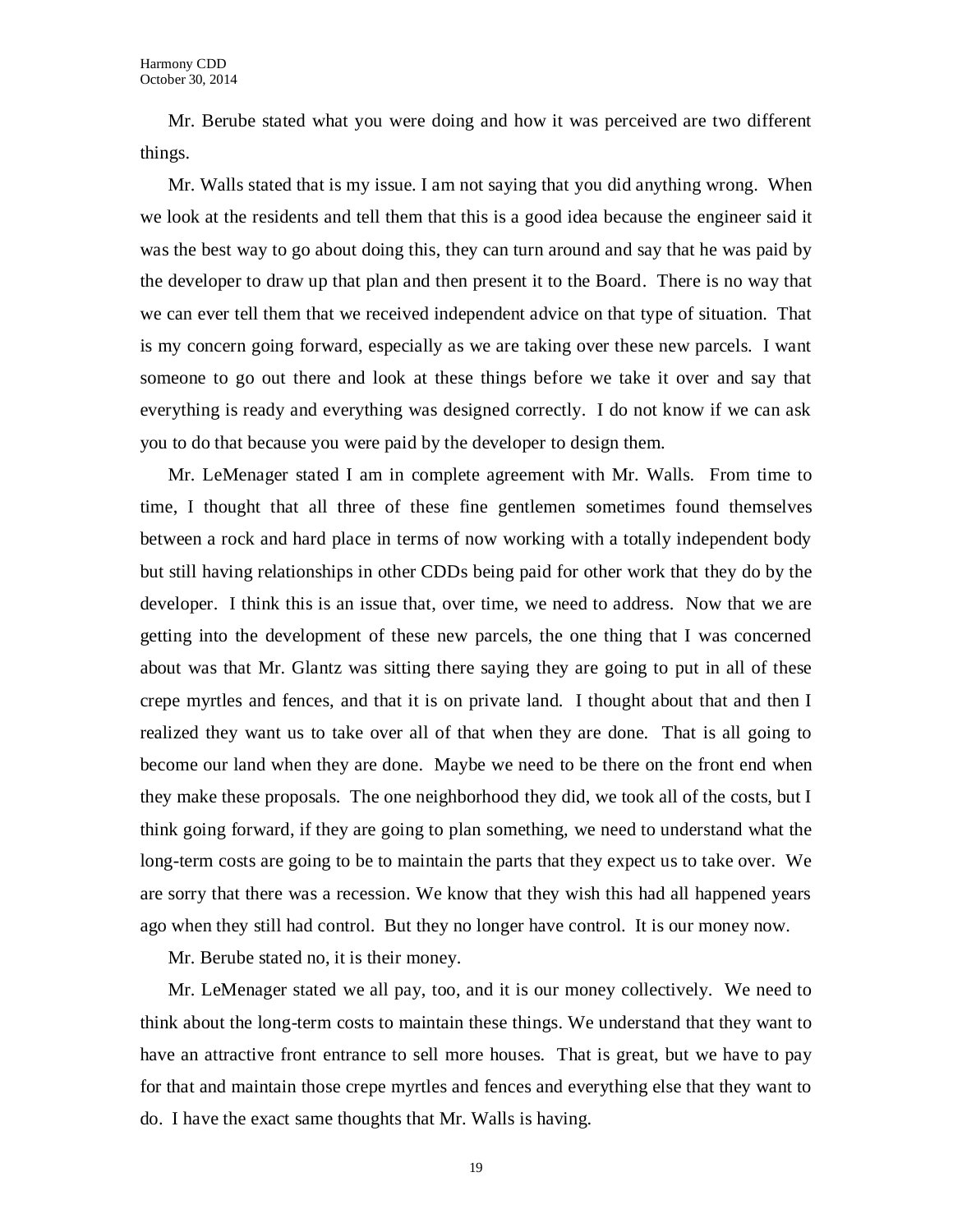Mr. Berube stated I gave it some thought. As you know, over the past several years, we have changed contractors for various issues. We looked at and changed landscape contractors, which is a big deal. The CDD field staff has undergone a big ground swell. We have changed Bio-Tech's services and went with different suppliers. However, when you analyze the bigger picture, these professionals have years of experience here that no one else has. If you suggest switching the engineer, that is fine. Maybe we can get an engineer who will work for the same money, maybe more or less money, but there is going to be a big learning curve that we will pay for with a new engineer, which Mr. Boyd already knows. It is the same thing in changing from Severn Trent to another management company, which we had our issues with in the past. If Mr. Moyer was not around, I would probably have organized firing Severn Trent years back. Mr. Moyer is worth it and we do not pay him directly for that knowledge. If a new manager is sitting there, maybe they cost less money or more money, but we are going to have to pay to bring him up to speed. It is the same thing for legal services. Last month, legal counsel wanted a raise and I told him that the intrinsic knowledge was worth it. Everyone agreed. I am not advocating for replacing Mr. Boyd. His knowledge is invaluable. I think in a lot of cases, we do not pay for it and in many cases we do pay for it. If we change engineers, there will be an expensive learning curve to bring a new guy up to speed. Having said that, I am completely agreeable to having a secondary engineer involved to oversee issues like neighborhood turnovers, to make sure that things are up to speed. I am not saying that Mr. Boyd is doing anything wrong. I am not saying that he is cutting corners, but the developer's desires and our desires sometimes go that way. We can probably get another engineer in here to look over things that are of concern to us at various times, like a neighborhood plan.

Mr. Farnsworth stated that is on a case-by-case basis.

Mr. Berube stated that is exactly right, to review what we think needs to be reviewed. In the case of a new neighborhood design, we should look at this and determine any pitfalls. As that neighborhood progresses and is going to get turned over, look at this to make sure it meets the specifications. For example, the alleys in the Green neighborhood are terrible. There is ponding and several depressions at the end of peoples' driveways. We had this discussion. They were all built to specification and everything was good, but something happened. H-1 has a strip that goes along U.S. Hwy 192 that has some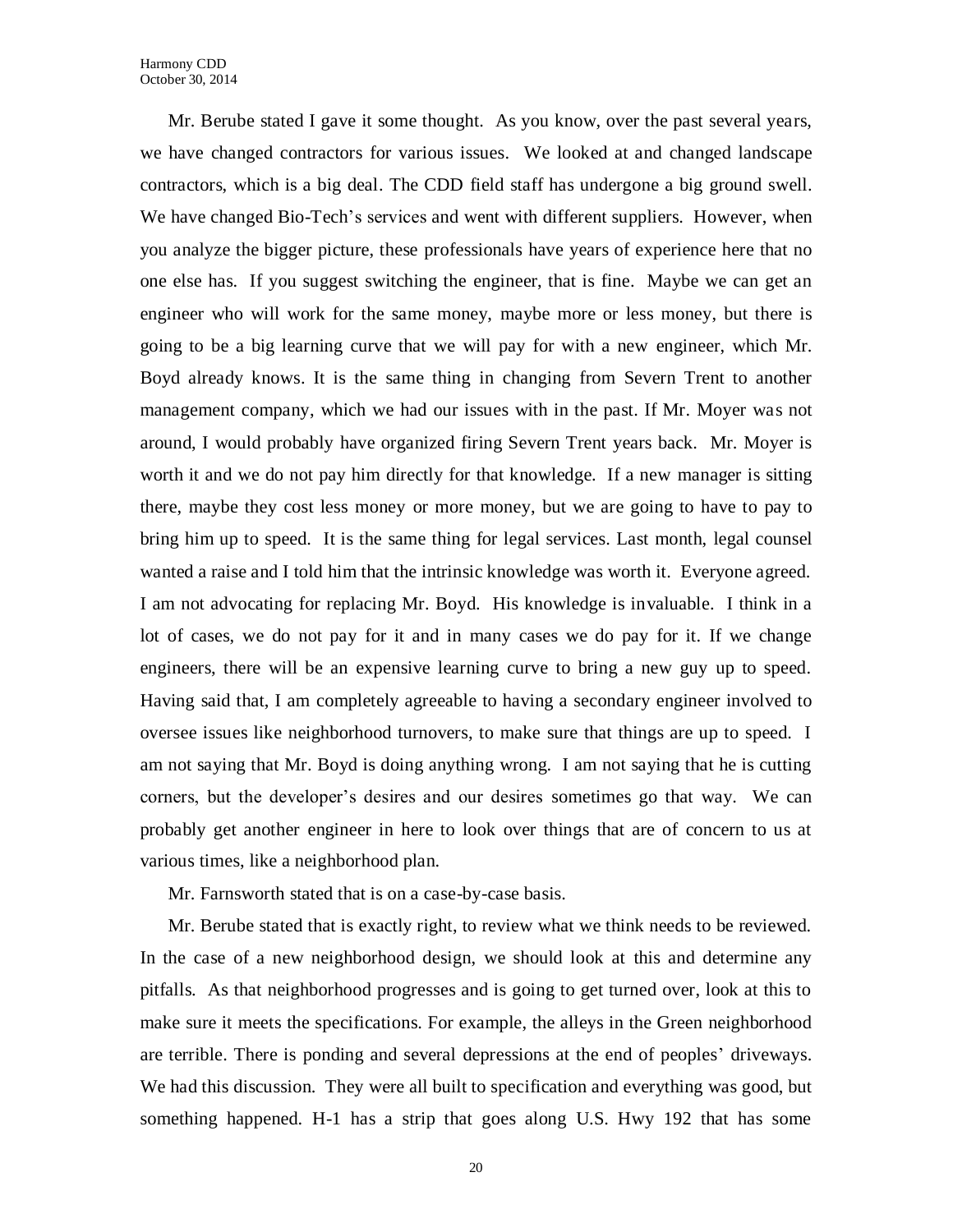ponding. If the Board decides that they want to switch engineers, that is fine, but I see us spending a lot of money to teach someone or have someone learn the background.

Mr. Walls stated I think a lot of what goes on out here is standard across subdivisions. I am willing to take that risk to be able to say to the audience that we have independent advice on this Board and there is no conflict of interest. I do not want to create a situation where I am saying that I am okay with a perceived conflict of interest, even if it is just perceived, because I think that we need to do everything we can to avoid those types of situations.

Mr. Kassel stated I agree that Mr. Boyd has extensive and deep knowledge of the community and to lose that might be foolhardy. At the same time, I understand and agree that representing both sides can be a conflict of interest. I would go with Mr. Berube's recommendation when we have a situation where another engineer could be called in to give us an independent opinion. That is an option. I would also expect that Mr. Boyd in the future would give us both the pros and the cons so that we could feel more assured that on many matters, the opinion presented to us is more balanced so that we can make an informed decision.

Mr. Farnsworth stated as long we bring in a second engineer in situations where there are conflicts, that I could support, not replacing. When we are taking on another neighborhood, the slope needs to be independently checked before we take it over. We would not necessarily need him to do that, but we should hire someone independently to do that. Under those circumstances, I would support it.

Ms. Kassel stated I would like to hear from both Mr. Moyer and Mr. Boyd on the subject.

Mr. Walls stated if we bring in someone new, you are bringing in someone with no knowledge at all. If we are going to go down this route, whenever Mr. Boyd presents something to us or comments on a subject, I would like for him to tell us if he has been paid by the developer to work on a particular project so it is on the record and everyone knows.

Mr. Farnsworth stated I think he can handle that.

Mr. Walls stated which will probably be everything if it comes from the developer.

Mr. Boyd stated as you know, for all of the design work that I do on behalf of the developer. If you ask me any questions, I am always going to tell you the truth. I may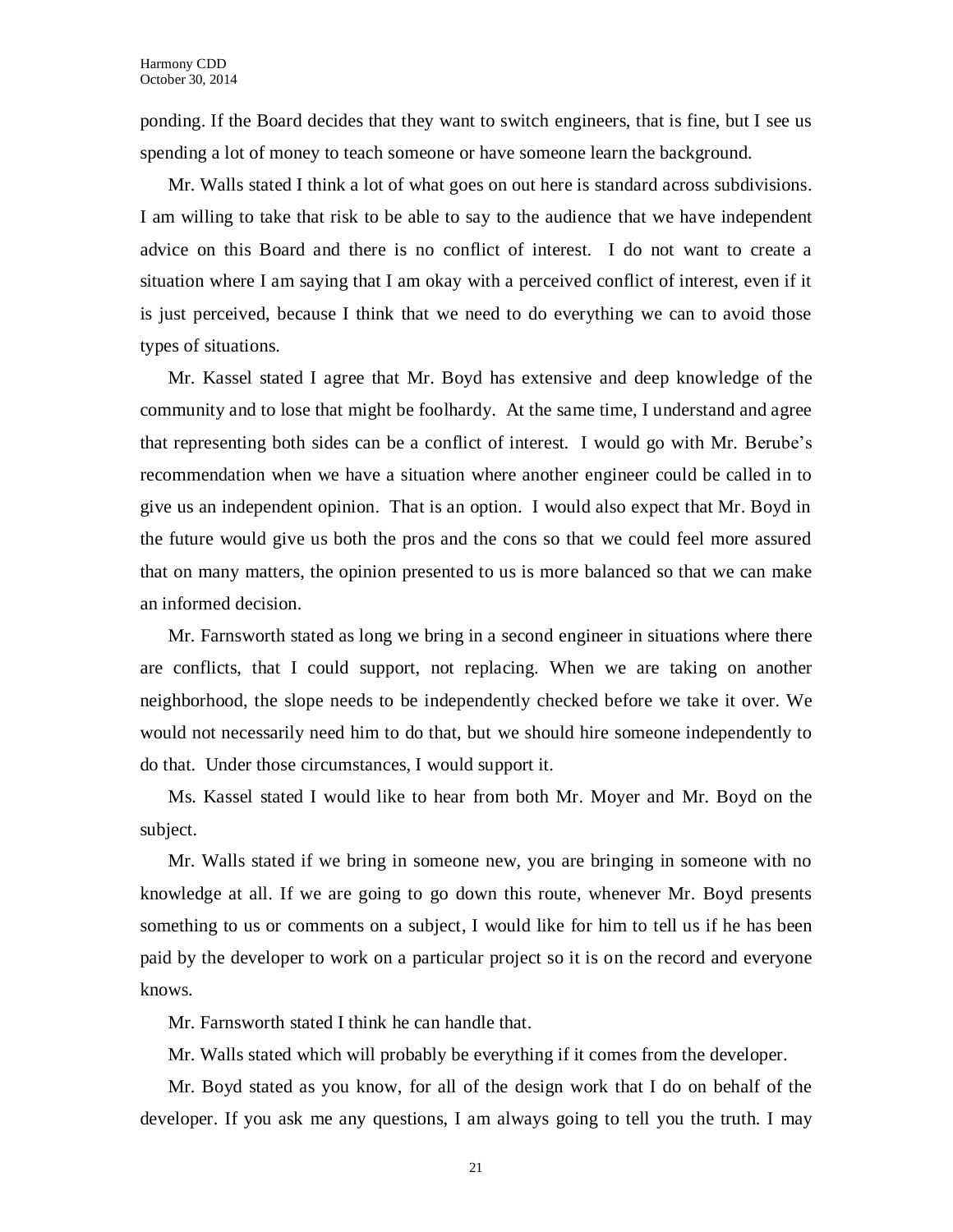make a mistake or say something wrong, but I will always tell you the truth. The developer is paying me for the design work because the CDD is not initiating any design work at this point. Obviously you are paying me for the work that we are doing in the alleys at this time. From time to time, issues do arise. In the past few years, we have not had any because there has not been any new construction. Now obviously that has changed and we are back in the mode of where new construction is coming online. Will there be other situations in the future where something similar might come up? I would have to say yes. In those situations, what would be the right thing to do? I think the right thing for those situations would be for the developer to make the report and for the Board to ask me questions. If I could go back and do last month's meeting over again, that is the way I would have handled it. In regard to bringing new neighborhoods online and inspecting and accepting them, currently in H-1, which was recently completed, when we are inspecting those, we created an extensive punchlist, and Jr. Davis went back several times to fix. The developer paid for all of that time, so the CDD did not pay for my time creating a punchlist and doing inspections. It never occurred to me that what we were doing then, we would have cut a corner or not made Jr. Davis take care of something because that is the CDD's problem.

Mr. Walls stated that is not what I am getting at. I am expecting the developer to still do that, but before we take it on, we need someone from our side because it is our responsibility. You are getting paid by the developer as part of your job. We need somebody who can do that for us.

Mr. Boyd stated I am just pointing out that is an area where those are not dollars you are spending today to have that done. When I do it, the developer pays me to do it.

Mr. Walls stated I am just saying in that case, we cannot have you do it for us.

Mr. Berube stated for example, if there was a problem with the alleys, like in neighborhood G that existed then, when you are standing there on the street with a contractor and doing a punchlist like we have done a couple of times with Allstate, you can miss some obvious items and it gets tiring and you get sick of dealing with it sometimes. Perhaps the alley and the ponding issue in neighborhood G may have been noticed by a more critical eye who was just coming in and looking at the streets. Maybe you missed it and maybe you did not miss it. Maybe it was perfectly flat and it all drained when they were made. Five years changes things. What we are looking for is to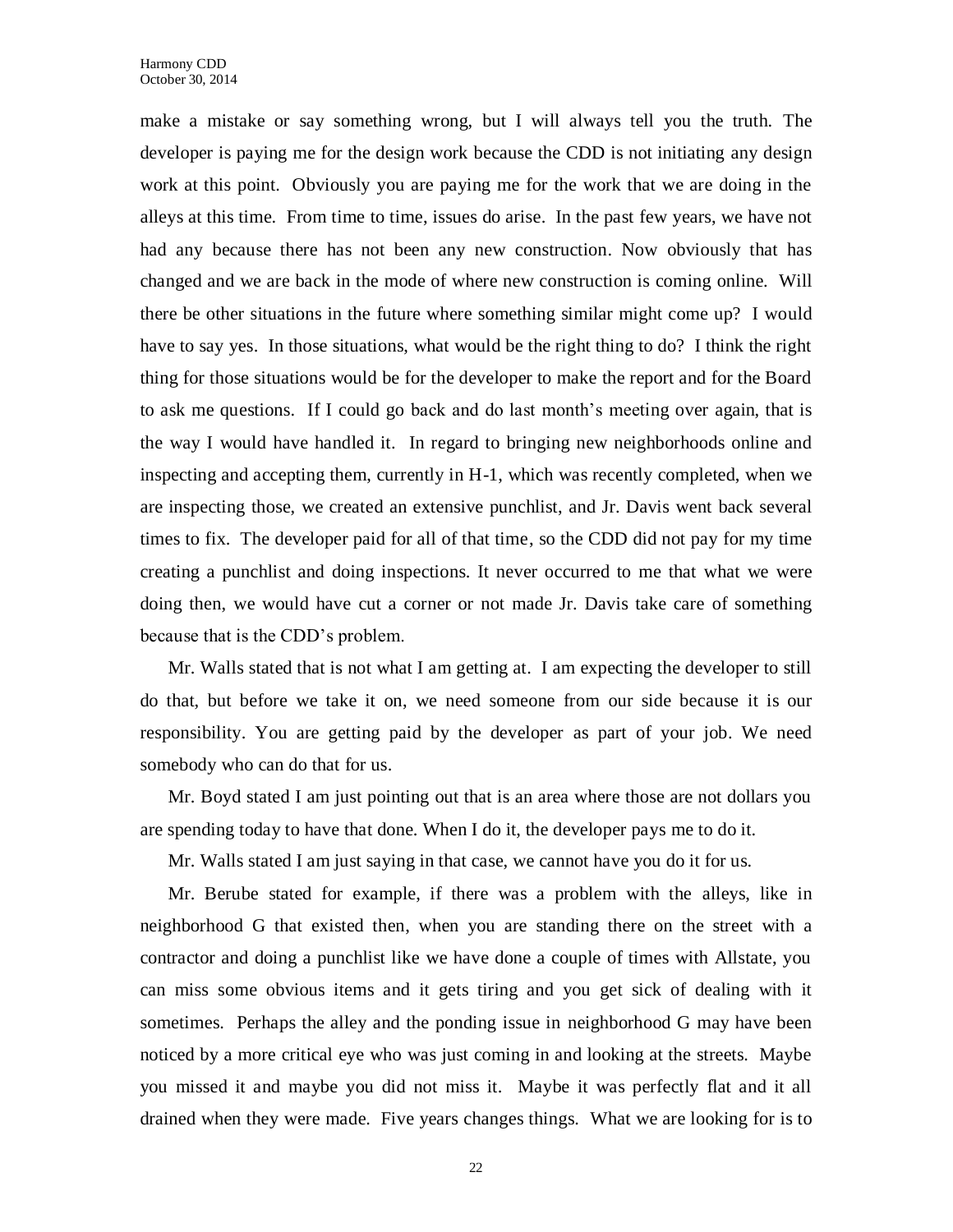be sure that we do not get caught with significant bills on relatively new neighborhoods that may have been caught by spending a few dollars to have a second set of critical eyes look at it. We are not picking on you or trying to criticize you, but I think you understand that we are on a different position than the developer was when they controlled these Boards. I appreciate your knowledge and the fact that you come out here and go over the job with the contractors. I think that you do a great job, but I think the pond really brought up the perception of a potential conflict. I do not think that you saw it coming either, but as you got into that presentation last month, you started to feel it.

Mr. Boyd stated sure.

Mr. Berube stated that is my theory. Mr. Moyer was asked to address this. What do you think?

Mr. Moyer responded I can tell you what generally happens in Districts as they mature and you have people like Mr. van der Snel. It is not unusual for the field manager to take the responsibility because he is one who inherits the problem. He has a vested interest to make sure those alleys are constructed properly. If he has a problem and he sees something that he is not 100% sure of, then it makes sense to have an independent engineer he can pick up the phone and call who works for this District to come out and look at that problem. If they need to negotiate something with the design engineer, then he would be our advocate.

Mr. Farnsworth asked are you talking about an engineer who works for us who would be on call for us?

Mr. Moyer responded yes. We did that for years in Celebration where our field guys were responsible for the alleys. Over time, they ended up fixing the bird baths. They know what they are doing with alleys now. It is a learning process. Atkins, formerly PBS&J, was the engineer that worked for the developer. We hired Hanson Walter as our engineer to review things of that nature. That is totally acceptable. It does not cost a lot of money.

Mr. Berube stated from what I have seen from the Board, we have three people in favor of keeping the current situation and adding an independent engineer and two people who want to move away from Mr. Boyd per the discussion. What is the consensus? Do we keep Mr. Boyd in place as he is now and hire a separate independent engineer when we run into questions?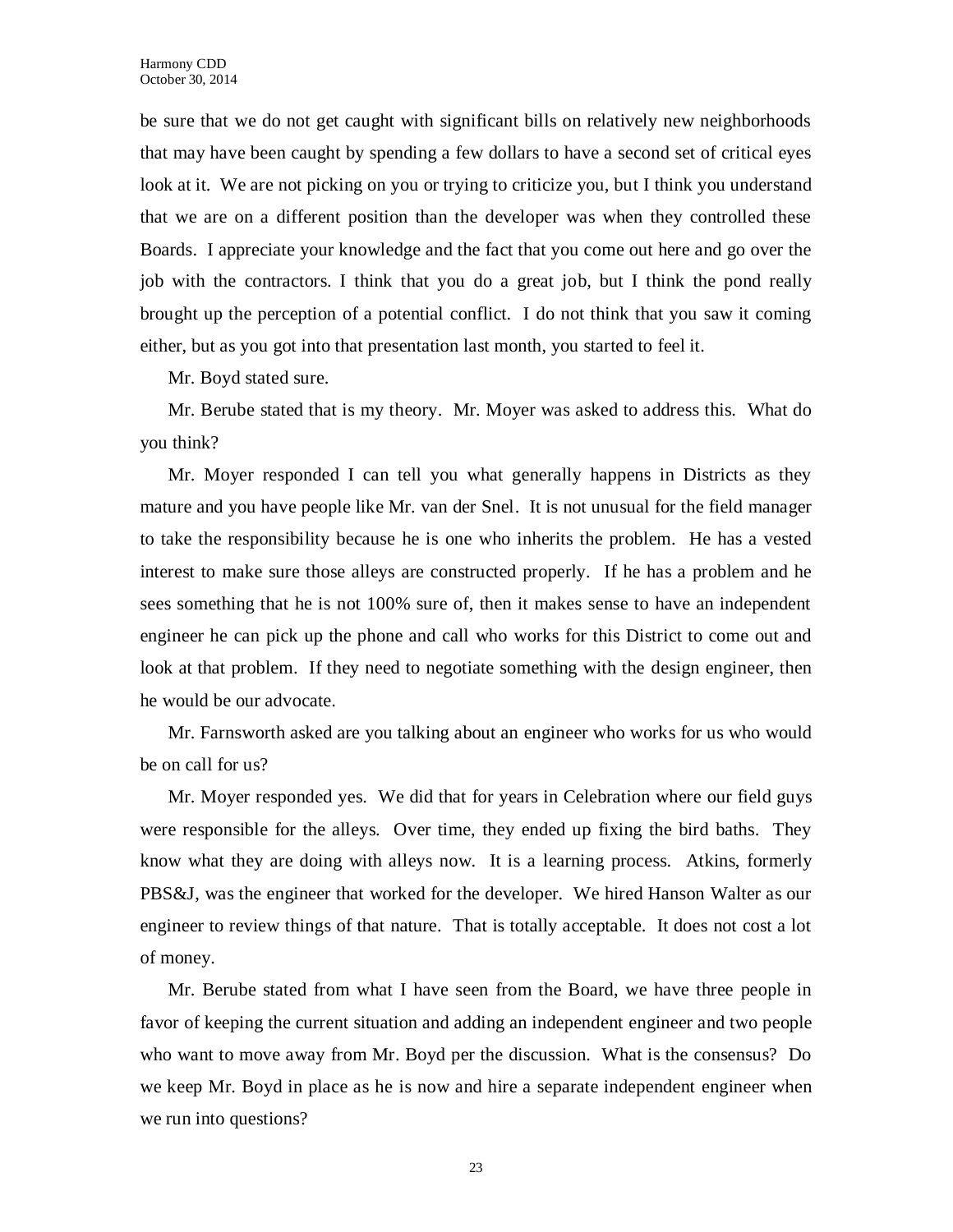Mr. Farnsworth stated we can have one on retainer.

Mr. Berube stated exactly right.

Mr. LeMenager stated what I would like to see is not getting to a point as we had in H-1 where it is *fait accompli* and the District will take it and not have any discussion.

Mr. Berube stated that will not happen again.

Mr. LeMenager stated let us make sure that it does not happen again. That means we would like to see some proposals. We do not want to hear they will do a good job or they are going to do this and that or it is on private land. We want to make sure that we have some proposals and presentations as to the kinds of things the developer has in mind, where we actually pay the bill in the long term. To me, that is the key issue.

Mr. Walls stated H-1 was a learning experience for me and all of us. That is where a lot of it stems from for me. I want to make sure that we control it more, and if it is the will of this Board to keep Mr. Boyd, I will shake his hand and we will keep working. He knows where I am coming from. I work in a field where conflict of interest is harped on all the time. It is something that is on my radar.

Mr. Farnsworth stated I believe that it can be resolved without making a fundamental change in the structure that we have right now. It is an add-on activity.

Mr. LeMenager stated my concern is that the developer is not here, and when we pressed them on these issues, the answer was that it is on their land and they are going to be doing all of this work. Somehow the message has to be gotten across that if we have to pay for it in the long term, then we expect to be approving the plans before they are finalized because there are no more blank checks in terms of us taking over land. We did discuss that last time. I asked a couple questions of our attorney on what our options were when it was time to take over H-1. The answer was that we did not have any options. We need to have options on the front end. We want to make sure that we understand what these plans are.

Mr. Berube stated I had multiple meetings with Mr. Glantz over his tenure here, and I will tell you that his direction has changed a lot. He has calmed down a lot. He is a lot more responsive to input from folks who are already here, specifically the Board and residents. The grandiose plans have been toned down significantly. He is more on having a plan and making sure that all of the pieces of the puzzle fit before we just throw something out there and see how it flies. I wish he was here tonight because I think he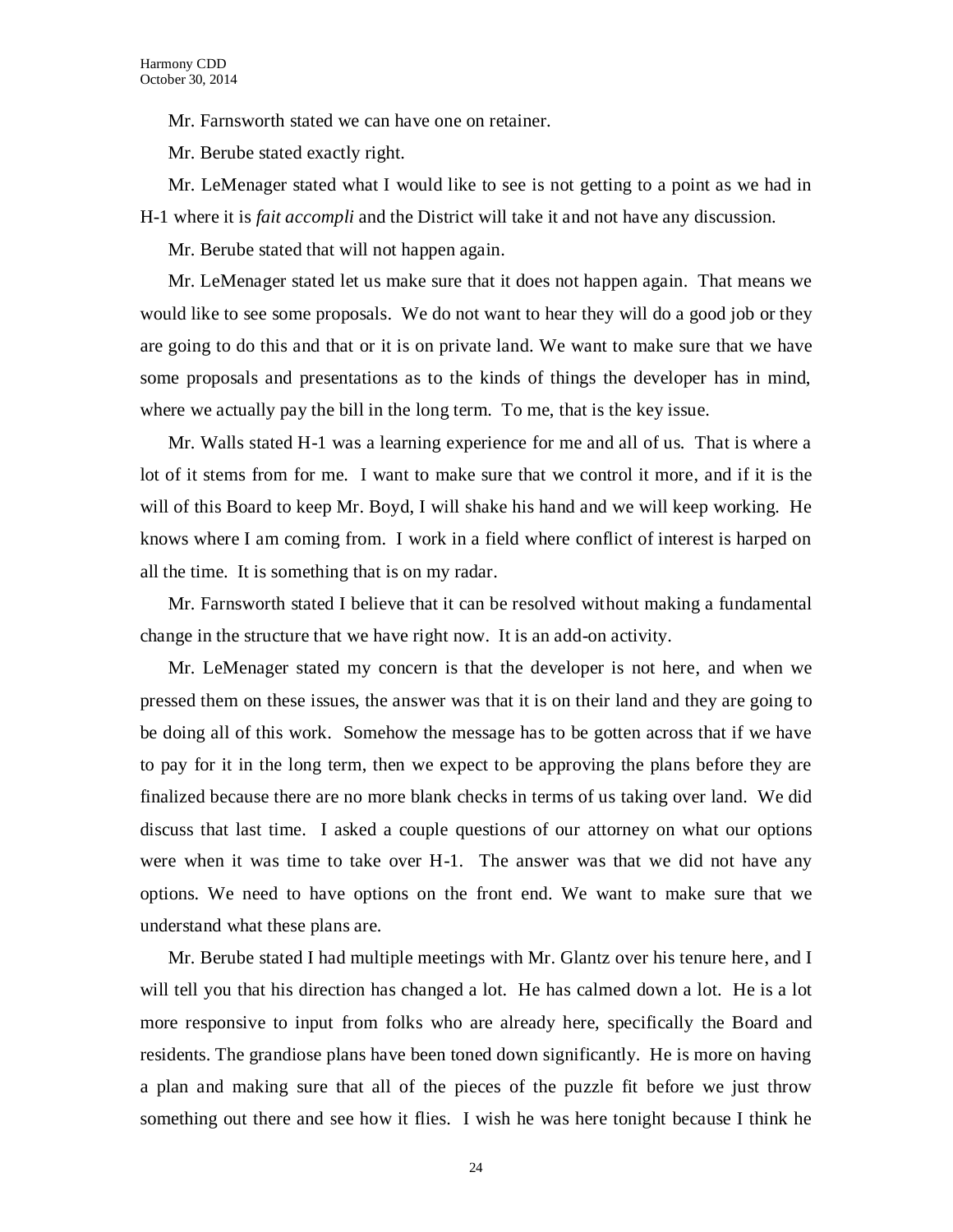would agree. I understand what you are saying about all of the expensive shrubbery that we are going to maintain. I think we are going to have the ability to be more involved. The last turnover was a surprise for all of us. We had never been through that before and it was a learning curve. If no one else learned something from it, I learned that we are going to say no to a lot of stuff and slow down the entire process. I think we are all fundamentally in favor of keeping Mr. Boyd and asking the manager to find us an independent engineer. If you think Hanson Walter or Atkins is appropriate for our purposes, we will move forward.

Mr. Moyer stated fair enough.

Mr. Boyd stated regarding taking over new neighborhoods, I know that the plats for the next two neighborhoods are in the works, and the intent is to get those before you early so you can start reviewing them and have plenty of opportunity to comment on them.

Mr. Berube stated we are going to need your input when we receive the plats because I have seen them, but I do not think the rest of the Board has seen them. As soon as you can get that before us so we can have that discussion, the better.

Mr. Boyd stated those are actually prepared by the surveyor. They are not prepared by me.

Mr. Berube stated you know what is going on and can tell us what the pitfalls are.

Mr. Boyd stated on the cover page, there is a summary of what the CDD is responsible for.

Mr. Berube stated we appreciate your help with everything you have done in the past. It was not our intention to put you on the hot seat, but you were. I think our relationship will continue with some slight changes.

Mr. Boyd stated I enjoy working for the Board and will do my best to look out for your interests.

Ms. Kassel stated I just want to announce that for the last two meetings, we endeavored to get a microphone and speakers so we would be more audible to the audience. For whatever reasons, the ball was dropped. We are trying.

Mr. Berube stated that was my fault.

Mr. Moyer stated we called this morning to confirm the sound system would be set up for us.

25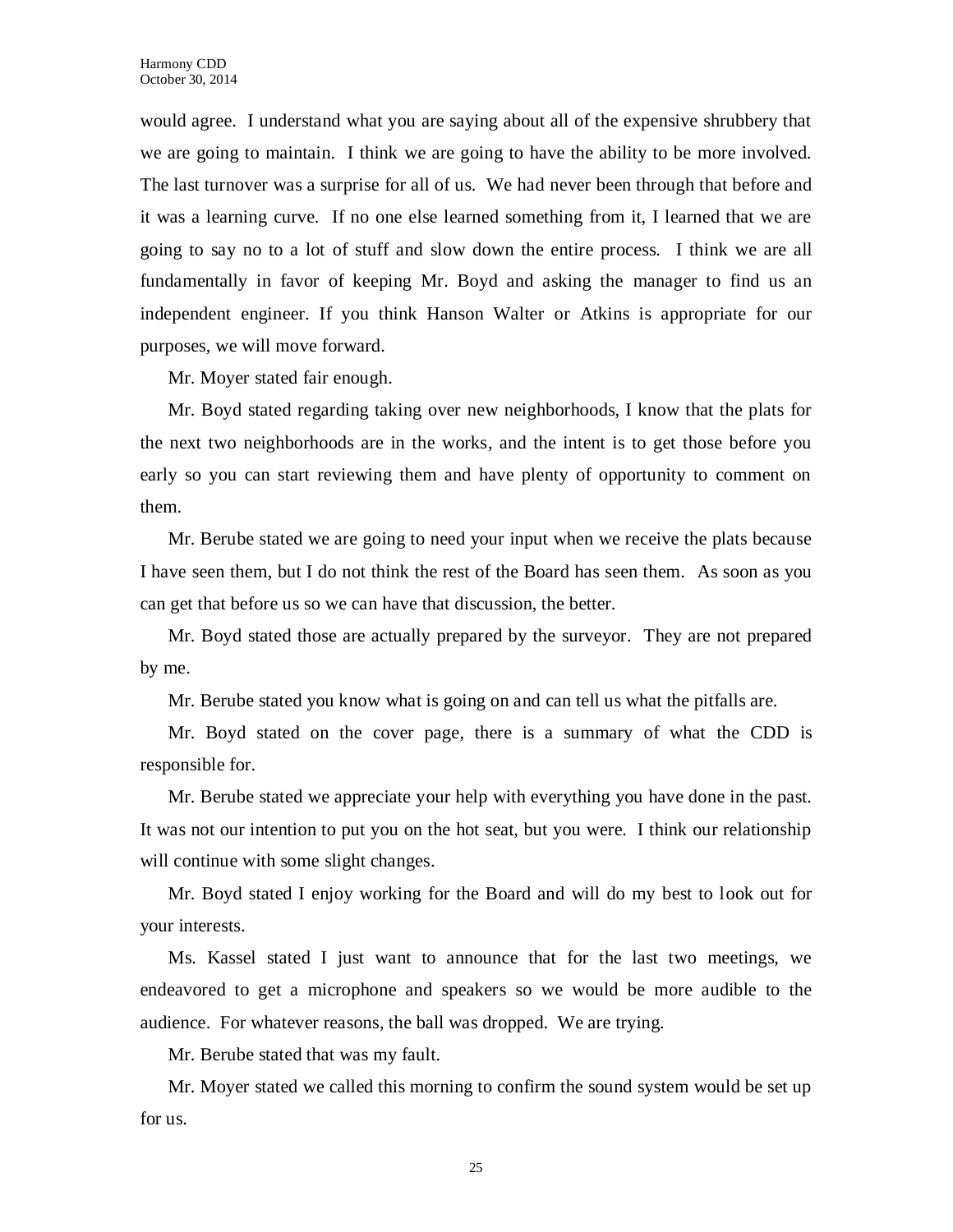Mr. Berube stated I understand, but the microphone that they have is directional and does not work very well. What we need is a microphone that is compatible with their system. It is wide angle and picks up all of the voices. I came here early tonight and looked at the specifications of that microphone so that we can get a wide-angle microphone and set it on a stand and run it through the system so that everyone can hear us. That will happen by next month, presuming that I can get that microphone.

#### **B. Attorney**

Mr. Qualls stated first of all, the letter to Mr. Michael Heaphy was sent. He called my office yesterday, but I was unable to take the call. The letter directed him to speak to the manager. I am not going to have much to say to him, but I will give him the courtesy of calling him back. The contract for the pond excavation was negotiated and is done. We added the language from Chapter 190, Florida Statutes, that all of the work must meet any specifications, be it water management or any other specifications for that type of construction and the sidewalk.

Mr. Berube stated the sidewalk will start at the bridge and go along behind the bat house, follow all the way around the back side of the pond and then will go straight almost at a right angle to Schoolhouse Road to join the existing sidewalk beyond the edge of the pond. If they had looped that sidewalk all the way around the pond to come back and meet at the bridge, you would have had two sidewalks: the new one and the one along Schoolhouse Road that already exists. They would have been about 12 feet apart, which did not make sense. You have a three-quarter loop all the way around. That new sidewalk edge will back up to the existing neighborhood. I think there is a landscape buffer that the new sidewalk will align with.

Mr. LeMenager asked what is the yellow thing in the water?

Mr. Boyd responded that is a floating silt screen to keep the silty water from construction from spreading into the larger part of the lake.

Mr. Berube stated we saw the design earlier last month. I looked at it and thought that it was supposed to go all the way around. Then I thought about it and said that it makes sense because if it went all the way around, you would have two sidewalks 12 feet apart which looks silly. Did you design that sidewalk?

Mr. Boyd responded we drew it up.

Mr. Berube stated the straight tie in, the 90 degrees, makes it better than running side by side with the existing sidewalk. It made sense and looks good.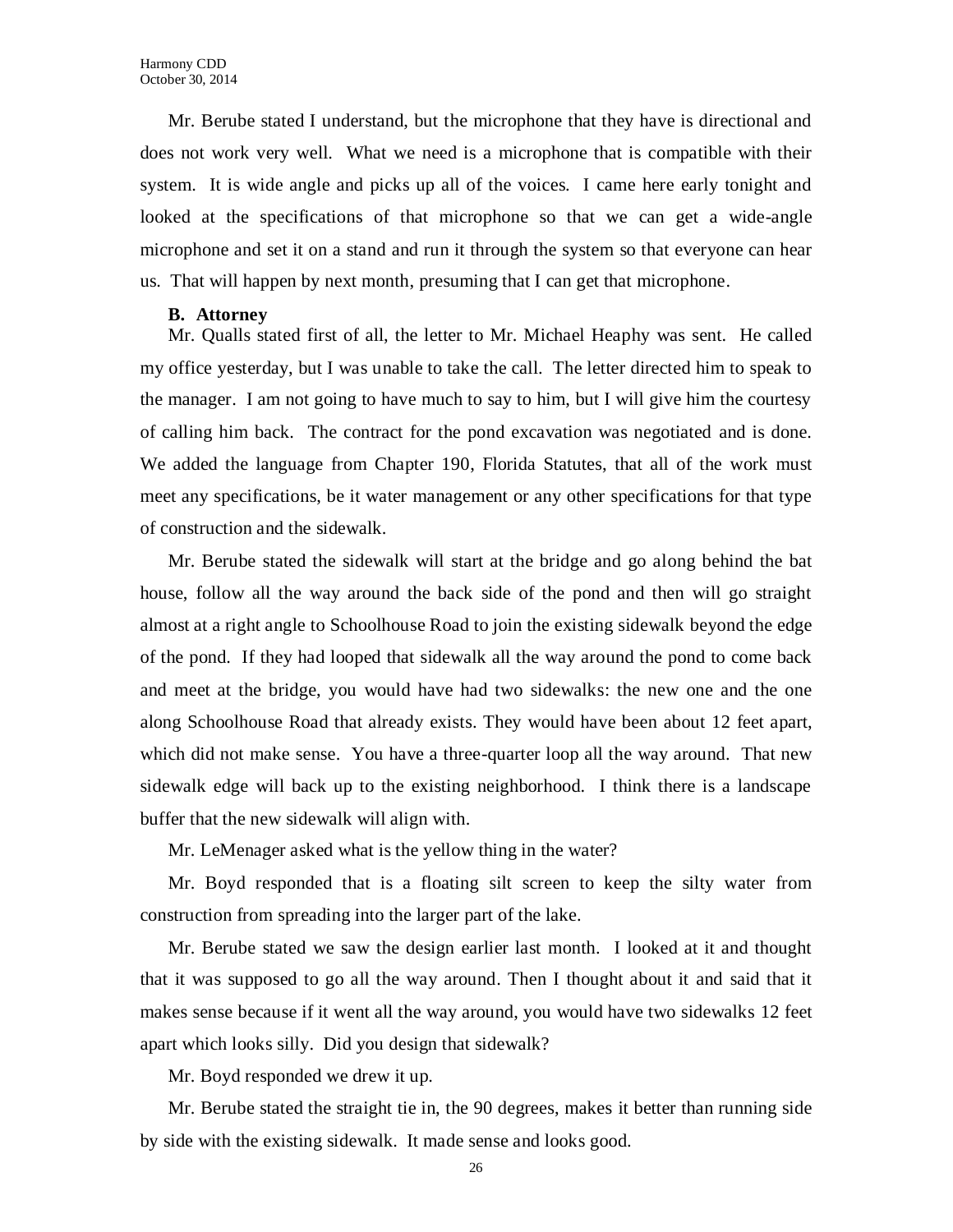Mr. Walls asked what is the timeframe in the agreement for the sidewalk?

Mr. Qualls responded I do not know that there is a specific timeframe for completing the work in the contract.

Mr. Berube stated no, because they need to get all of that excavation done and restore all of the land in the middle and then put the sidewalk around it. If they put the sidewalk in, there is no access to restore the damaged area. When all of the dirt is out of there and the pond is bigger, then the sidewalk will go in.

Mr. Walls stated I just want to make sure that it happens shortly thereafter.

Mr. Qualls stated the other issue with that contract stands for any contract I ever draft when it comes to something constructed by someone else regarding infrastructure that is turned over to the District to be maintained and managed over the long term. Every time we have ever structured a contract, it always says that before the District undertakes the infrastructure, it has been certified by the engineer that the construction and the specifications for the materials are in accordance with District standards. I want to make clear that this provision has been in every contract we ever done, and that has always been our position. Before you undertake to manage any infrastructure, you need to make sure that what you are undertaking to manage meets your specifications as far as the design, the materials, and the end product.

Mr. Berube stated this might be the first job for the new independent engineer.

Mr. Qualls stated I am not suggesting that. I am saying that your District has always had a District engineer that has always certified to you. I remember that most of it during meetings because I have asked the questions that what you are undertaking to manage over the long term has met District specifications and standards. I will point out that Section 190.007, F.S., talks about your duty to have a District manager who maintains the works of the District. It specifically says that it shall not be a conflict of interest under Chapter 112, F.S., for a Board member or the District manager or another employee of the District to be a stockholder, officer, or employee of a landowner or of an entity affiliated with a landowner. You know all too well that these Districts are typically formed by the landowner. The legislature has recognized that it is not an inherent conflict of interest by having the District manager, an employee, a Board member, or the engineer as an independent contractor, but I think that gives you an idea of what the legislature has directed in that area. I was not asked and have not been asked and I am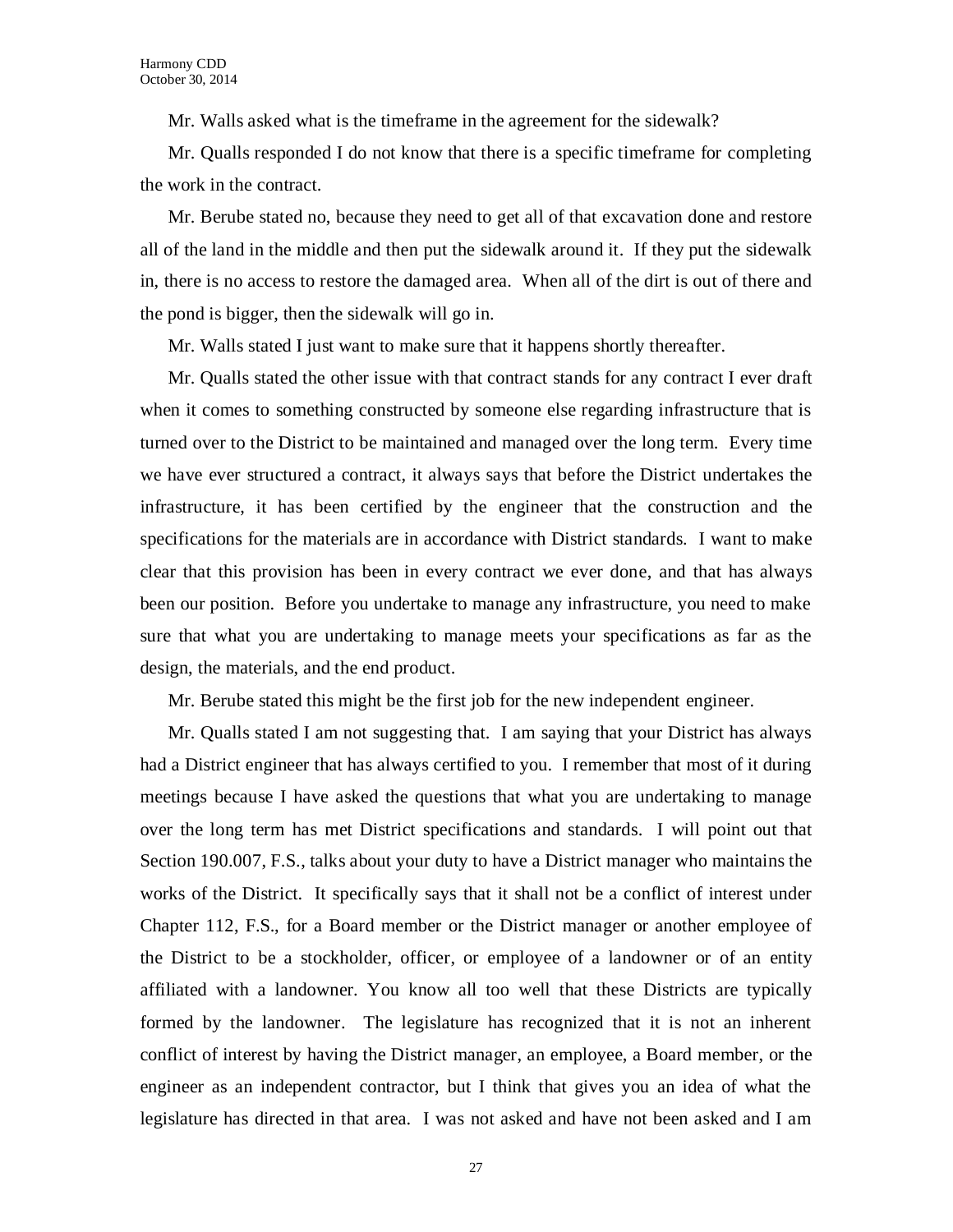not now opining on the discussion the Board just had. I am just throwing out the statutory language in Chapter 190, F.S. Just so you know, I am one of the three professionals who was referenced earlier. I have only represented the District. I never had any affiliation with the developer or represented the developer. I serve at the pleasure of the District and have only ever represented the Harmony CDD. I really enjoyed the part of the discussion where you said to get any issues on the table. I know in my profession, if there is a conflict and it is pointed out and both parties agree, you can still move forward. I like whoever suggested getting the issue on the table and discussing it. The developer needs to be aware of it, too, so when the developer is using the District engineer to design something, I am sure the developer knows that the engineer is only going to do something that he can certify meets District standards. At least that would be my assumption and what I think you said. Again, I am not trying to influence anything that was said. I am just pointing some things out. As part of my continuing education, I heard a fascinating two-hour discussion from Ms. Patty Gleason who is the Sunshine expert in the State of Florida. I get questions about this all the time where someone will say they know any electronic communications are a public record, but for some reason, some people think that if they communicate with their personal cellphone or their private email, that is not a public record or if they text, that is not a public record. Ms. Gleason made very clear and the Statute makes very clear that the medium of electronic communication is not the determining factor. It is what is being communicated. If you are communicating with another Board member over any means of communication, that would be a public record and a Sunshine Law problem because you could perceive to be having a meeting.

Mr. Berube stated some people in Orange County found that out last year.

Mr. Qualls stated I always think that it is my duty to remind you of those things. I will just remind you not to get confused that texting does not apply. Do not text concerning District business. Texts are too transitory. It is not an excuse that you deleted it. Do not text on things that could be conceived that you are having a meeting outside of a publicly noticed meeting. We have covered Facebook time and time again. Do not get on Facebook.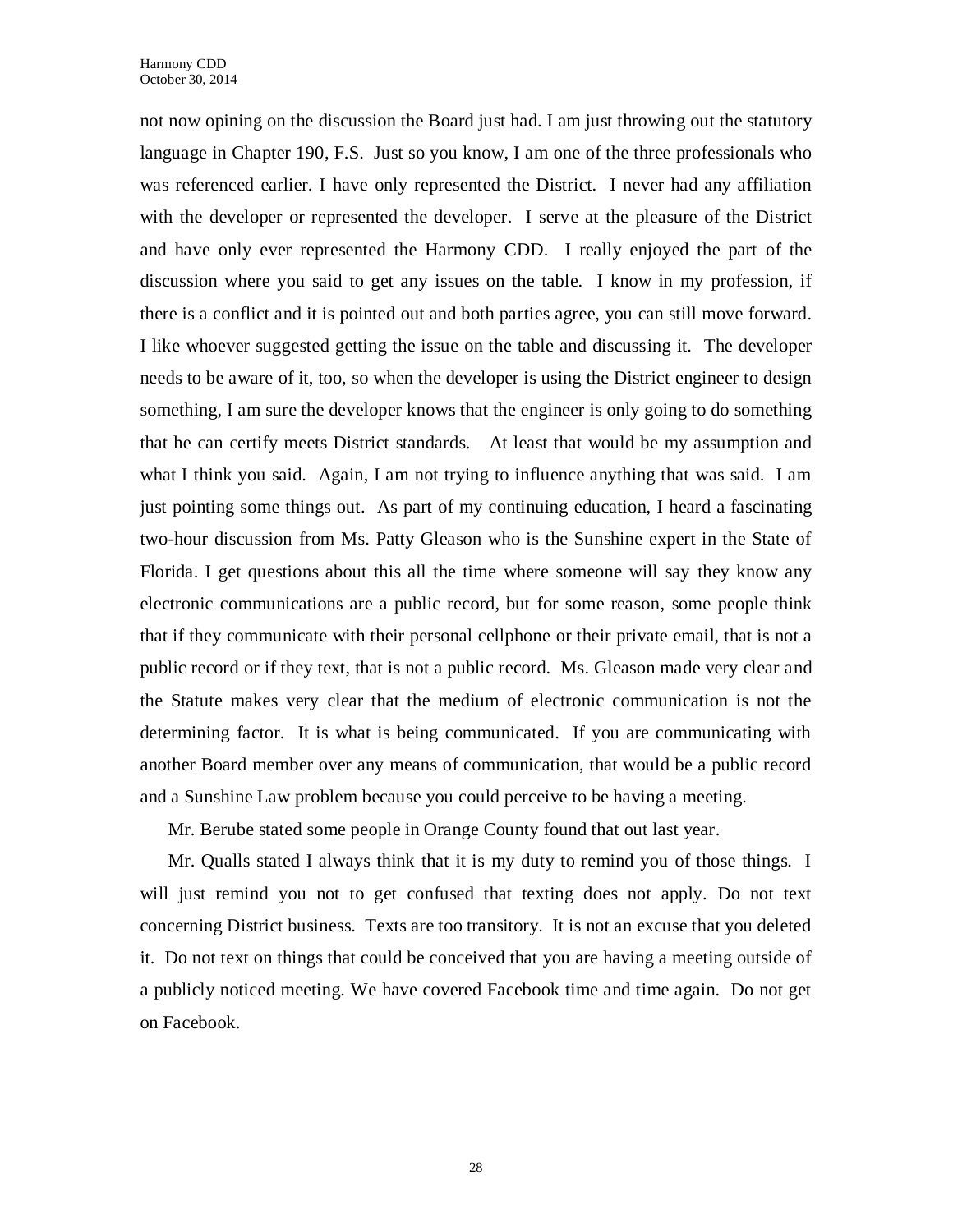#### **C. Field Manager**

### **i. Dock and Maintenance Activities Report**

The monthly dock and maintenance activities report is contained in the agenda package and is available for public review in the District Office during normal business hours.

Mr. Farnsworth stated straight across from my house, right on the corner, close to the dog park, one of the doggie pots was replaced, but the type of bag was also replaced. What was the reason?

Mr. van der Snel responded it was actually more of a trial period to see how these bags worked. The costs are lower for the new bags than the roll bags.

Ms. Kassel asked on a per-bag basis?

Mr. van der Snel responded yes.

Mr. Berube stated we have been analyzing a lot of items and we needed to replace some doggie pots. Amazon has its own brand of doggie pot. We were paying \$379 for the old doggie pots that were made out of steel, which faded and rusted. The new ones are made out of aluminum and cost \$229. We used to spend \$1,800 on a couple of cases of the bags. There are two versions of bags: the ones in that doggie pot and some others that are similar to the ones we have been using. They are one-third less money. The doggie pot can stay as it is. People were saying that the bags were no good. The old design bags can go in.

Mr. Farnsworth stated it is not so much that they are no good. They are just too big.

Ms. Kassel stated my husband pulled a few out and they were defective. He did not like them.

Mr. Berube stated there is a cost difference and they were significantly less. We have two more to be installed around town. The idea was to stick them in the ground. The bags can be replaced with the traditional bags that we have. We have found similar bags that are substantially less. We will get some feedback. The bigger deal is saving money on the doggie pots. It is also a nicer looking stand.

Mr. Farnsworth stated it looks great.

Mr. Berube stated other things that have gone on with field service staff is, in the past couple of months, we have been talking about sidewalks. We bought a sidewalk grinder from a place in Pompano Beach. We bought it under the State contract. It normally sells for \$2,995 and we purchased it for \$2,495 delivered. It has been in use now for several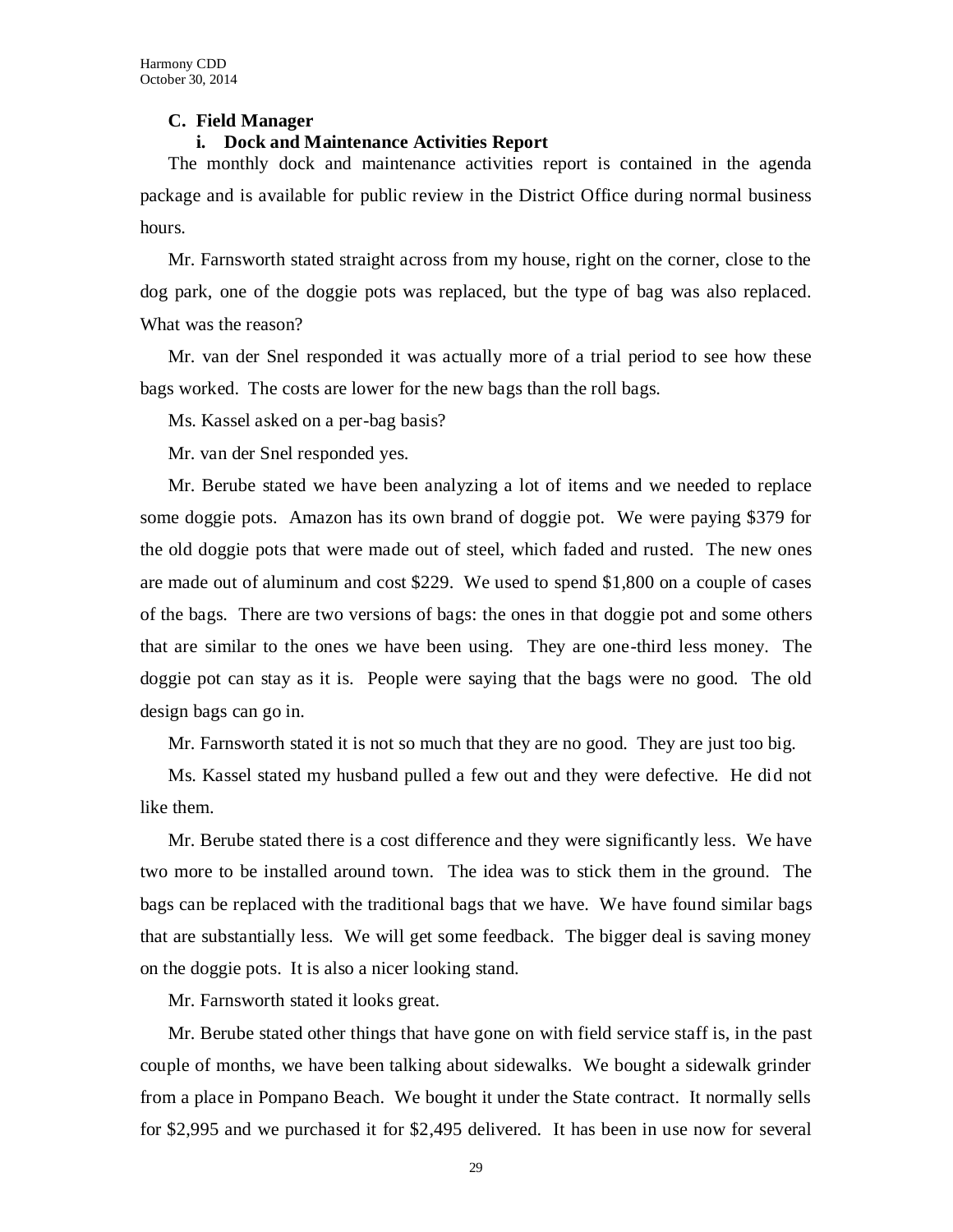weeks. Countless sidewalks have already been done. Mr. Keating is out there on multiple days a week with this little unit grinding down the sidewalks that can be. The ones that cannot be grinded are being marked and recorded. Those will get replaced at some point. We had budgeted \$9,200 for another utility vehicle and we purchased one. It will be delivered next month. We purchased the vehicle for \$5,200.

Mr. LeMenager asked how many do we have now?

Mr. Berube responded we have three utility vehicles. We purchased this one because it is made in the United States and has a Honda engine. It only goes 22 mph. We purchased it on purpose because we have one that goes 35 mph, and that is too fast. The key to this is that we budgeted \$9,200 and we bought this for \$5,200. We saved the residents money, it gets the job done, and because we are a government agency, we are able to take advantage of the State contract purchases. It works out quite well.

Mr. LeMenager stated it looks good. It looks very professional.

Mr. Berube stated you saw the shirts. There is a bill in the package. I think that is the way that people working in the neighborhood should look. The residents should notice who they are and know who they are.

Mr. Farnsworth stated I think the workers actually feel better having them.

Mr. Berube stated they are all in uniform and all look the same way. We have good equipment and good people. They are well dressed. There are a lot of things going on. That is what is going on with the field services group, thanks to Mr. van der Snel. He threw a hamburger and hotdog party at his trailer the other day for staff and the Davey employees. Those Davey guys can make or break this place. A little bit of extra effort from them never hurts. They were all very appreciative of having nice homemade hamburgers and hot dogs and some soda. It is a good working relationship. Is everything going well with staff?

Mr. van der Snel responded absolutely going well. The transition for the trailer is completed. We received the permit. Mr. Berube is assisting us greatly with everything, which is a huge help. We have a lot of projects going on. We are going to paint the Swim Club building to make it fresher with the same colors. We are going to paint the Lakeshore Park restroom. We have a lot of work going on. We are keeping busy.

Mr. Berube stated we had to install internet into that trailer, and BrightHouse wanted \$119 a month for the basic internet with a contract required because they had to dig. It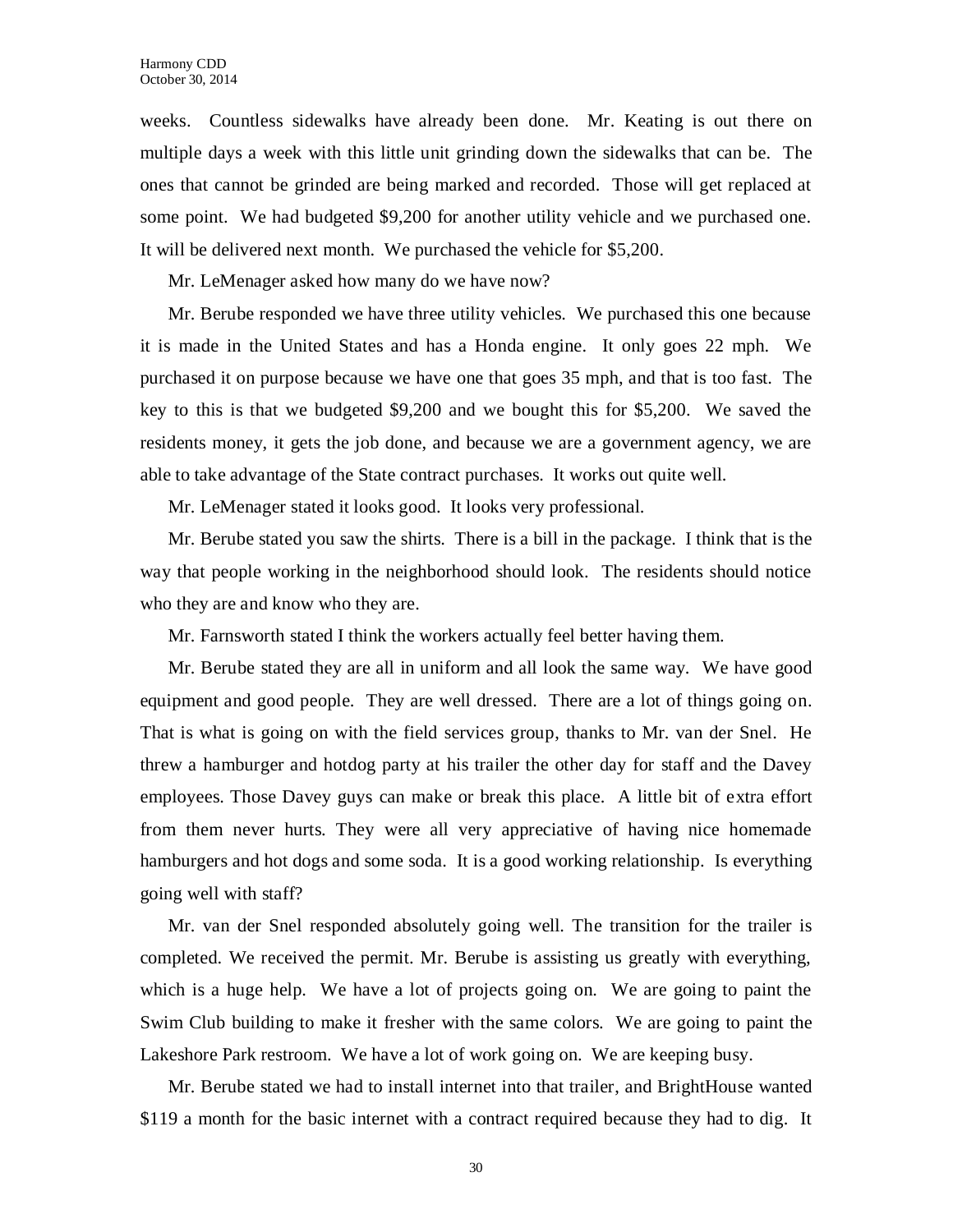dawned on me that we had an arrangement with Sprint and they gave us a Sprint air card for unlimited internet for \$38 a month. It grabs the internet right over the airwaves because we have a 4G tower across the street. Sprint saved us a lot of money. We have a nice speedy internet. Sprint is treating us well so far.

#### **ii. Buck Lake Boat Use Report**

The monthly boat report is contained in the agenda package and is available for public review in the District Office during normal business hours.

Mr. van der Snel stated we are doing some dock maintenance on the pontoons. We just received a new bench today so we will make the upholstery look nicer. We just had two E-drives installed. We are giving the dock a little more attention.

Mr. Berube stated we had a concern from a boat user on the condition of the boats. A critical eye said that we need to spend some money sprucing them up. That will be taking place as we move forward. The resident who said that the boats looked ratty was right.

Mr. van der Snel stated absolutely. It is good to get feedback.

Mr. Berube stated you are doing a great job. Keep it up.

Mr. van der Snel stated thank you.

**iii. Approval of Proposal/Invoice from SunShades Awning & Shade Products** Mr. van der Snel stated the roof in the pavilion at Lakeshore Park looks really bad. It

has been patched a couple of times. I have an estimate from SunShades.

Ms. Kassel asked why are we going with yellow?

Mr. van der Snel responded because we want to have unity with the other two roofs.

Mr. LeMenager asked do you mean the octagon roofs?

Mr. van der Snel responded yes.

Mr. Berube stated the tubes that hold this up are browned out and they need paint. When you look at the swing set, there are two different colors of green. If you look carefully at the green tubes that hold up the yellow structures, they are in need of paint. Presuming that we approve this, the existing fabric will come down, they will paint all of the brown tubing green, and the same green will be used on the swing set as well as all of the tubes on the existing yellow structure. When this is all done, we will have all green steel and all yellow fabric material so it will look integrated. It needs to be done. We contemplated this in the budget and budgeted \$5,000 for it.

Mr. LeMenager asked will it be the same yellow?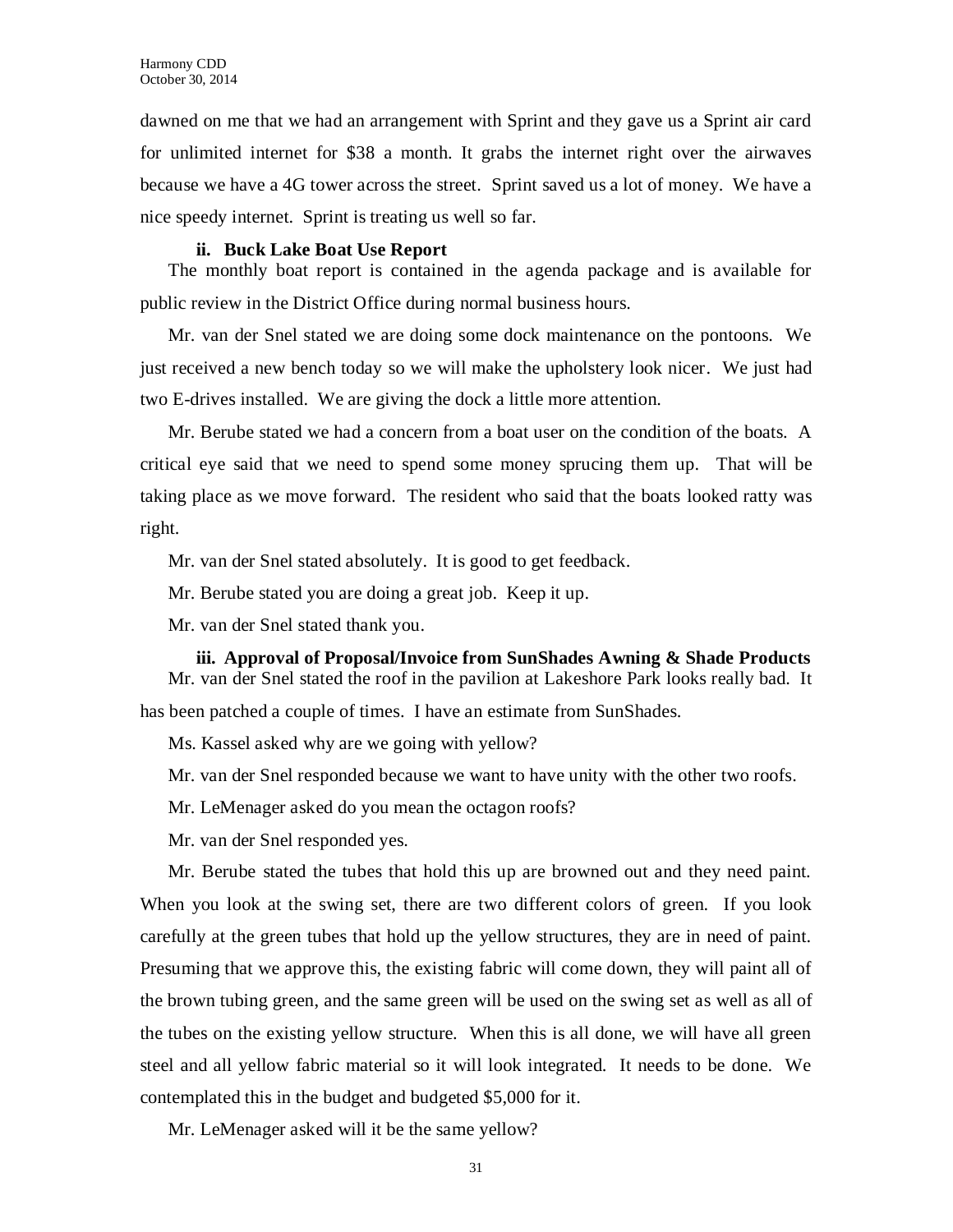Mr. Berube responded it is very close.

Ms. Kassel stated I would prefer to see it be dark green. The shade structures over the playground are probably two to three years old now. When they go, we need to replace them with something that ties in better.

Mr. LeMenager stated I agree. I think they are all better as green.

Mr. Walls stated I vote all green.

Mr. Farnsworth asked are you saying that you want them all to be all green and have no yellow?

Mr. LeMenager responded when the two yellow awnings wear out, we will replace them with green so it looks more park-like.

Mr. van der Snel stated the material has a 10-year warranty.

Mr. Berube stated this started out at \$6,500. I asked Mr. van der Snel to go back to the supplier and tell them that we did not have this much money in the budget and to see what they could do. They lowered the estimate from \$6,500 to \$5,500. When they did that, they did so by changing the material and the warranty on the material went from eight years to ten years.

Mr. Farnsworth stated before you vote on this, I need to make one comment. If you turn them all green, it looks like you are trying to camouflage them. It is totally colorless. I am not a great fan of yellow and green, but at least the yellow gives it some color.

Mr. Berube stated I thought green and yellow, too, because the yellow makes it stand out. I think it is nice and bright.

Ms. Kassel stated I do not care for the yellow.

Mr. Walls stated I do not care one way or the other.

Mr. LeMenager stated I prefer the green, but if the other Board members want yellow, I am not going to argue.

Mr. Farnsworth stated something other than all green. If you are against yellow, make it white.

Mr. Berube stated the proposal was yellow with green tubes.

Mr. Farnsworth stated I am good with that.

Mr. Walls stated yellow is fine.

Mr. LeMenager stated I want all green but I have no problem with yellow if that is what everyone wants.

32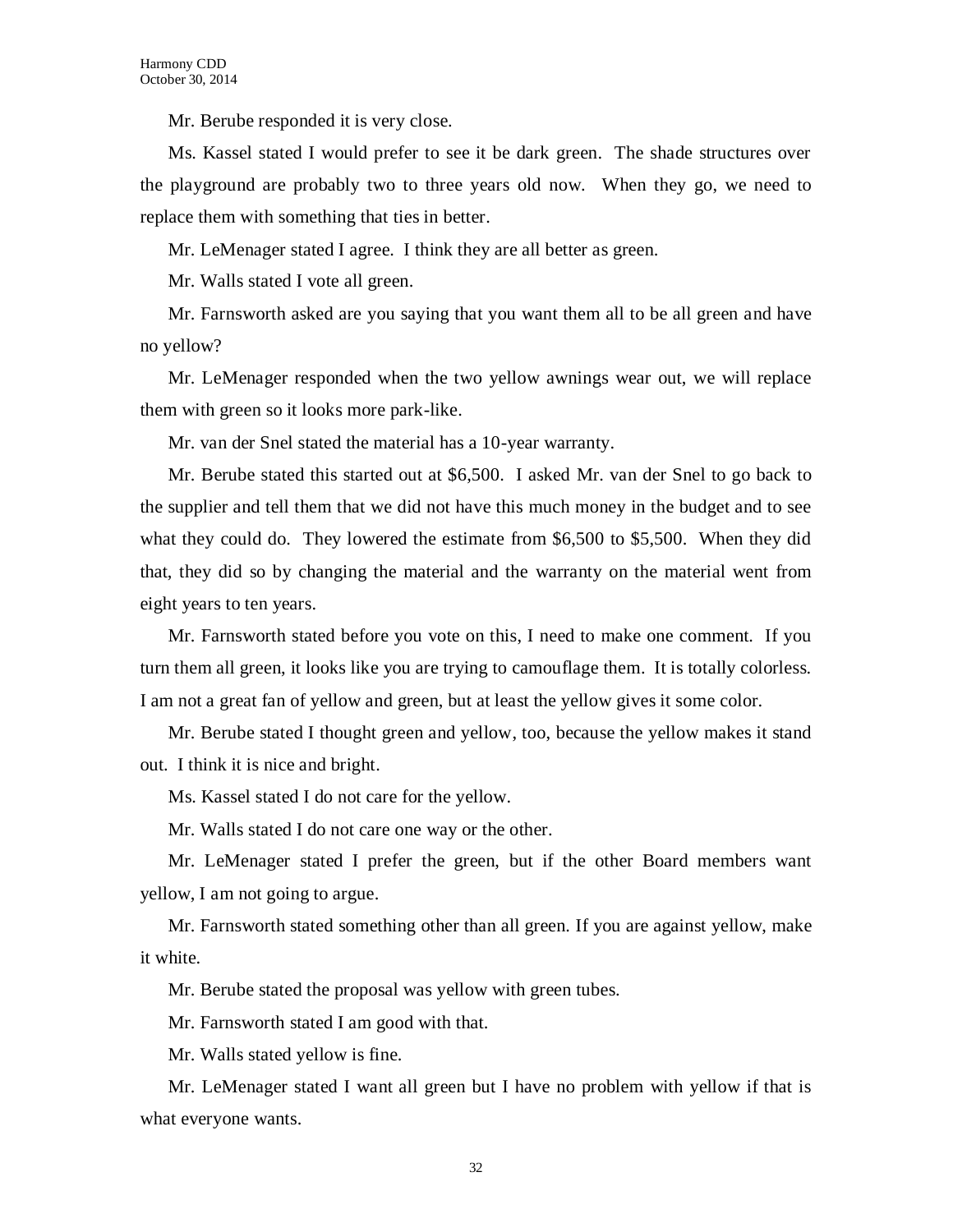Ms. Kassel stated I want all green.

Mr. Berube stated I like yellow, so yellow it is.

On MOTION by Mr. Walls, seconded by Mr. LeMenager, with all in favor, unanimous approval was given to the proposal/invoice from SunShades Awning & Shade Products for a sun shade in an amount not to exceed \$5,500, as presented.

#### **iv. Approval of Estimate on Tile Flooring in Swim Club Restrooms**

Mr. van der Snel stated I have a proposal for the restrooms at the Swim Club for inside and outside. The floors were always a problem for me. From a hygienic point of view, it collects a lot of bacteria. I found this tile that would look very nice and has a flat surface. It is slip resistant and withstands bacteria.

Mr. Berube stated if you have never been in the bathrooms, there is an ugly, brown, dull floor. No matter how you try to clean them, there is a white residue. It does not look nice. We have a couple of bathrooms that are already tiled. I think the bathroom at Lakeshore Park has a tile floor. It is easier to clean, looks professional, and looks good. There are some drains in the floor that need to be accommodated so the flexible small tiles allow the water to get into the curbs of the drains. I think it is a good idea to make the bathrooms look professional and solves this ugly look of the floor.

Mr. Farnsworth asked does the flexible tile hold up well with age and wear?

Mr. van der Snel responded yes. We are going to have Flexibond as glue. It is pretty much the most durable glue you can have.

Mr. Berube stated Flexibond moves so you do not have cracked tiles.

Mr. van der Snel stated the bottoms of the dividers are worn out, so we are going to repair those, too, so it all will look very nice.

Ms. Kassel stated my only concern about this is there is less from the bottom up cracking than from the top down cracking with people dropping things on it and abusing it. Is the current floor the painted cement?

Mr. Berube responded yes.

Ms. Kassel stated even though it is not attractive, it is durable. I am concerned about the durability of the tile.

Mr. Berube stated I have some of this in my house. When it is down, you can replace them individually. We will have some spares. If one gets cracked, you just take out the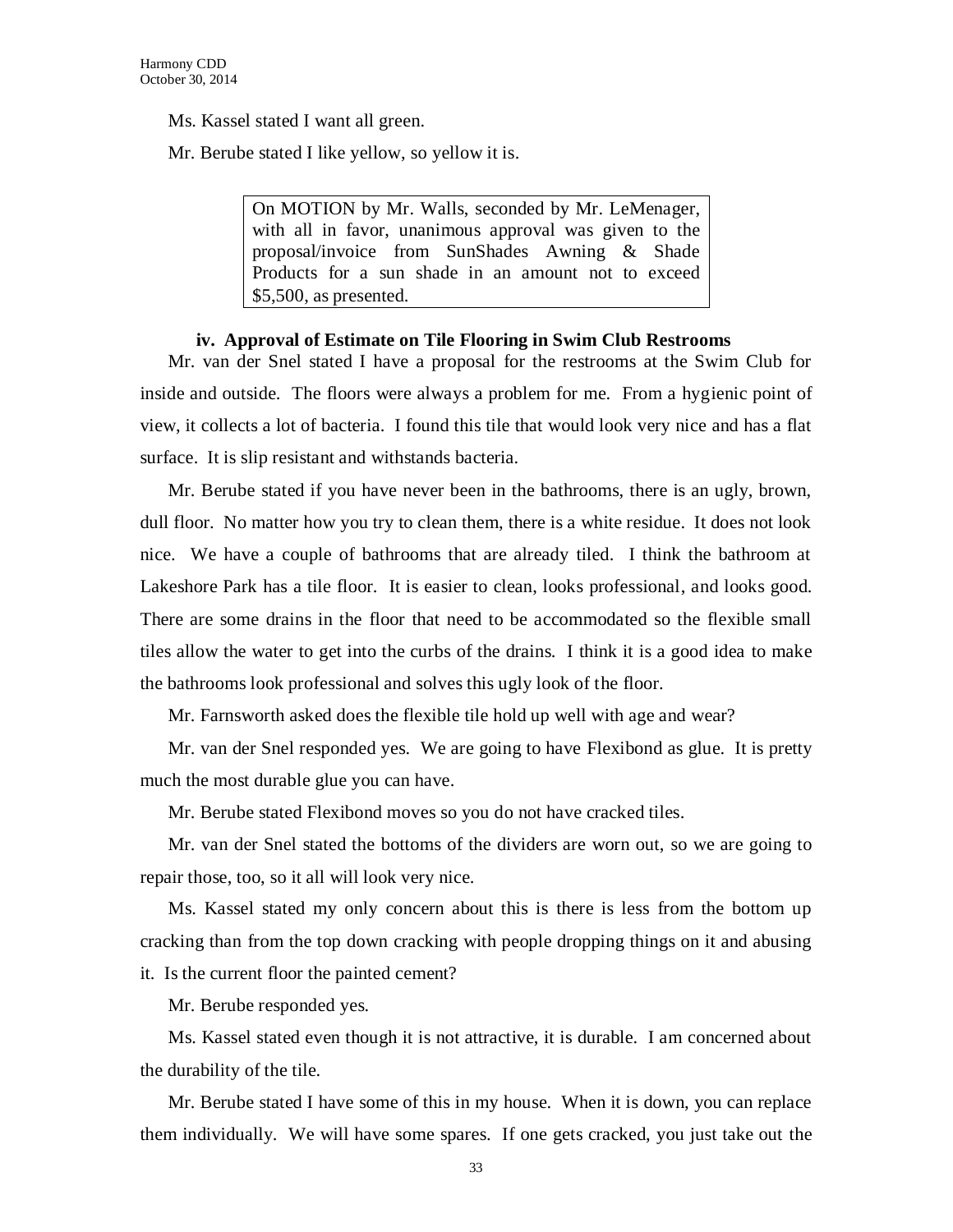grout and remove the square and pop in a new one. This is actually easier to fix than full tiles. I have this in several areas of my house and I replaced a couple of them.

Mr. van der Snel stated considering the location of where it is, in a pool area, people would not bring in glass because it is not allowed anyway.

Mr. Berube stated the durability should be good. If some of it gets damaged, it is an easy fix.

> On MOTION by Mr. Farnsworth, seconded by Mr. Walls, with all in favor, unanimous approval was given to the estimate on tile flooring in Swim Club restrooms in an amount not to exceed \$3,532.

Mr. Berube asked will the tile be installed in January of 2015?

Mr. van der Snel responded yes.

## **SEVENTH ORDER OF BUSINESS District Manager's Report A. September 30, 2014, Financial Statements**

Mr. Moyer reviewed the financial statements, which are included in the agenda package and are available for public review in the District Office during normal business hours.

Mr. Moyer stated you received financial statements through September 30, which is the end of our fiscal year. We now know where we are at in terms of revenues and expenditures. On the revenue side, we collected all of our non-ad valorem assessments. We are \$11,085 to the good, most of which came from the timing of when those assessments were paid and when people are taking their discounts or not taking their discounts, as the case may be. On administrative expenditures, we are over budget on legal services and I have a budget amendment. Overall as a category, we are \$665 over budget on a \$184,000 administrative budget. I think we are all aware of the special projects that Mr. Qualls got involved in during the year, which accounted for that overage.

Mr. Berube stated we also had a lot of administrative items for the trailer and the transition into the trailer. Luckily all of that is behind us.

Mr. Moyer stated you are pretty much right on budget.

Mr. Berube stated we spent \$161,000 on street lights.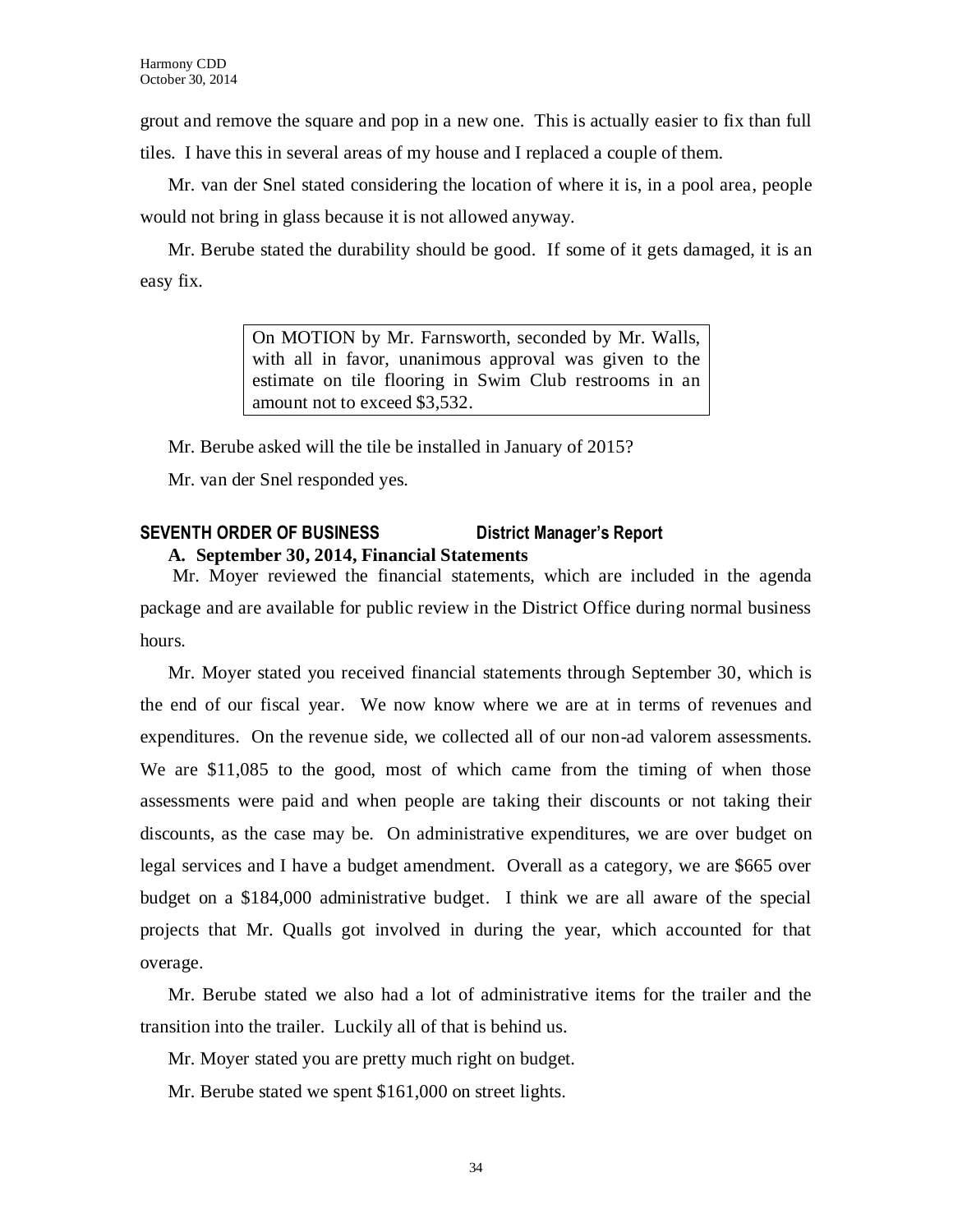Mr. Moyer stated for field management services, we are \$7,700 under budget. Landscaping is \$6,667 under budget. Utilities is where we spent the \$161,000, which put us over budget in that category by \$133,000. For operation and maintenance, we were \$38,000 under budget. We had the expenditure from reserves for the dock for \$25,812. Taking all items into consideration, our fund balance will decrease by \$96,409. As busy as we were last year and the projects that we undertook and the street lights, we are better off than we thought we were when we made the decisions to undertake those projects.

Mr. LeMenager asked do we have any estimate for what we are going to spend on street lights this year?

Mr. Berube asked for new neighborhoods?

Mr. LeMenager responded yes.

Mr. Berube stated it is zero.

Mr. LeMenager asked we are not going to put in any new lights?

Mr. Berube stated we are not going to purchase any lights.

Mr. Walls stated sounds good to me.

Mr. LeMenager asked based on what?

Mr. Berube responded there is no legal requirement that we buy lights. Lights are part of the infrastructure in that neighborhood, and the developer is going to buy their own lights.

Mr. LeMenager stated that was the discussion we had before. It sounds like a change in your position. Why did we spend \$161,000 on these?

Mr. Berube responded because the precedent was there and we got pressured into it. I did not put up enough resistance.

Mr. LeMenager asked is your position that we are not going to purchase lights?

Mr. Berube responded yes.

Mr. LeMenager stated Mr. Qualls, you better get ready for a fight on this.

Mr. Berube stated we already had the discussion.

Mr. Qualls stated just remember, the Board has the special power for maintaining street lights, not purchasing them.

Mr. Walls stated I can go along with that. The bonds were issued by this District to build infrastructure some time ago, and the proceeds from the bonds were exhausted before we even came into the picture, if that is the stance we want to take.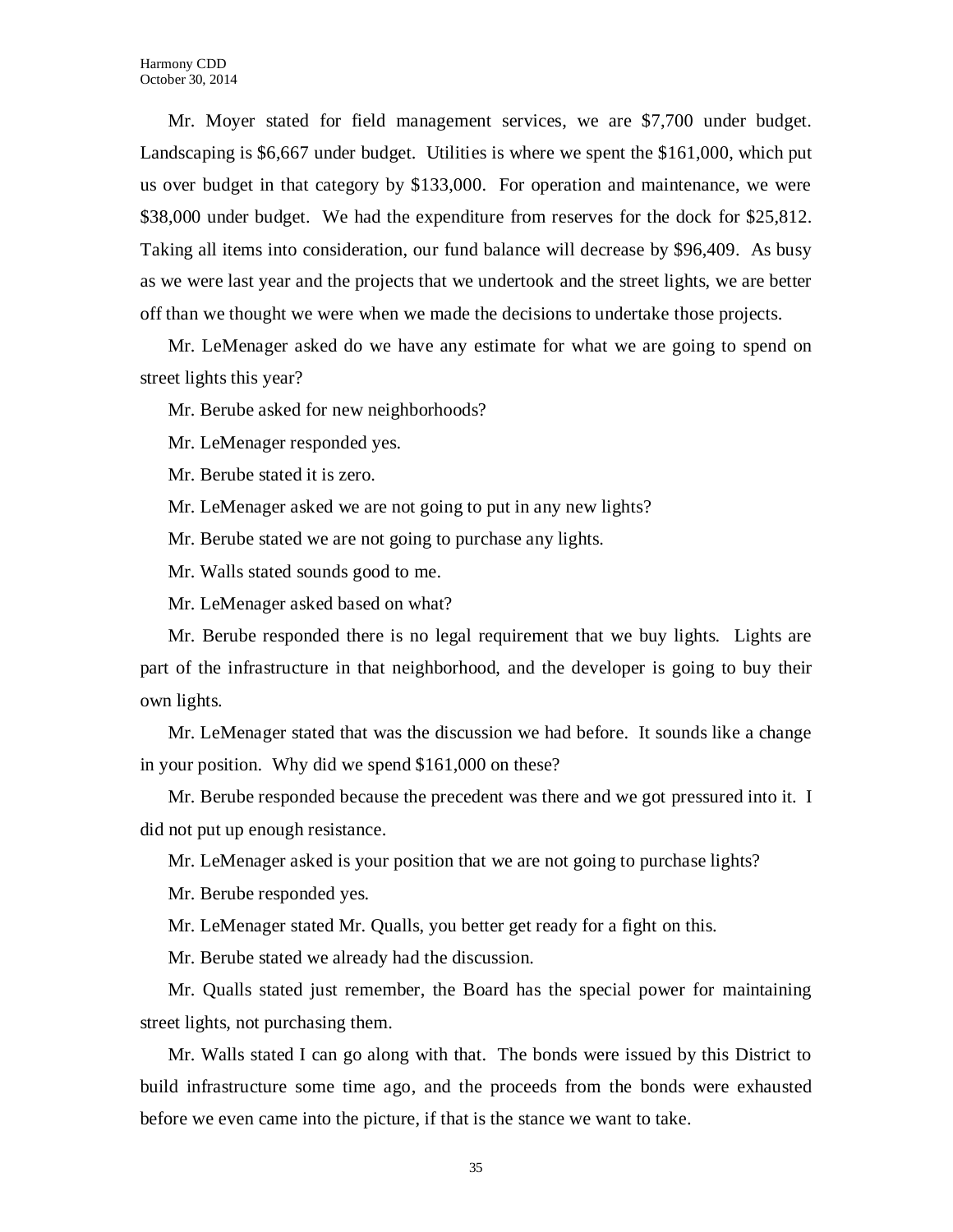Mr. LeMenager stated I am in agreement. It was in the original bond document and then suddenly it vanished when utility companies decided to rip off as many people buying homes in new neighborhoods as possible.

Mr. Berube stated the only reason why I went along with it last time was because the precedent had been set. The precedent had not been set for street light purchases by this Board in its composition as it is today. I felt a certain amount of pressure to get it done. What swayed me was the precedent. I should have thought about it more and stopped it then. My mistake. I have done extensive research. He and I have had conversations about this a number of times as to whether or not we have to buy street lights, and there is nothing that says we have to buy street lights.

Mr. LeMenager stated they are not bought; they are provided.

Mr. Walls stated it was a capital cost.

Mr. Berube stated we pay for the maintenance. The developer recognizes that it is a choke point because he mentioned it several times. They are going to try to minimize the impact of street lights. He knows this battle is coming. There was no legal provision that said we have to pay for street lights. I will gladly absorb the ongoing maintenance cost as we already have, but I am not willing to write a check for any more street lights.

Mr. LeMenager stated basically, what we are saying is, we are changing the policy that was set by this Board in 2002 or 2003, when this Board said that it would enter into these leasing agreements.

Mr. Qualls stated what I know is that the Board had entered into leases.

Mr. Berube stated but we already changed that policy because we did not take a lease the last time.

Mr. Qualls stated you essentially contracted with OUC for OUC to maintain the street lights. You are fulfilling your duty in that manner, but I do not think that past actions of a Board in that regard are binding on a future Board. What you have to weigh is, you have a special power to maintain the street lights. I do not want to sit here and get into hypotheticals. I guess what you have to consider is what if the developer then says they are not paying for them either.

Mr. Berube stated then there will not be any street lights. A street light is no different than the cost of the transformers that are up, the water pipes in the ground, all of the irrigation, benches, and swing sets.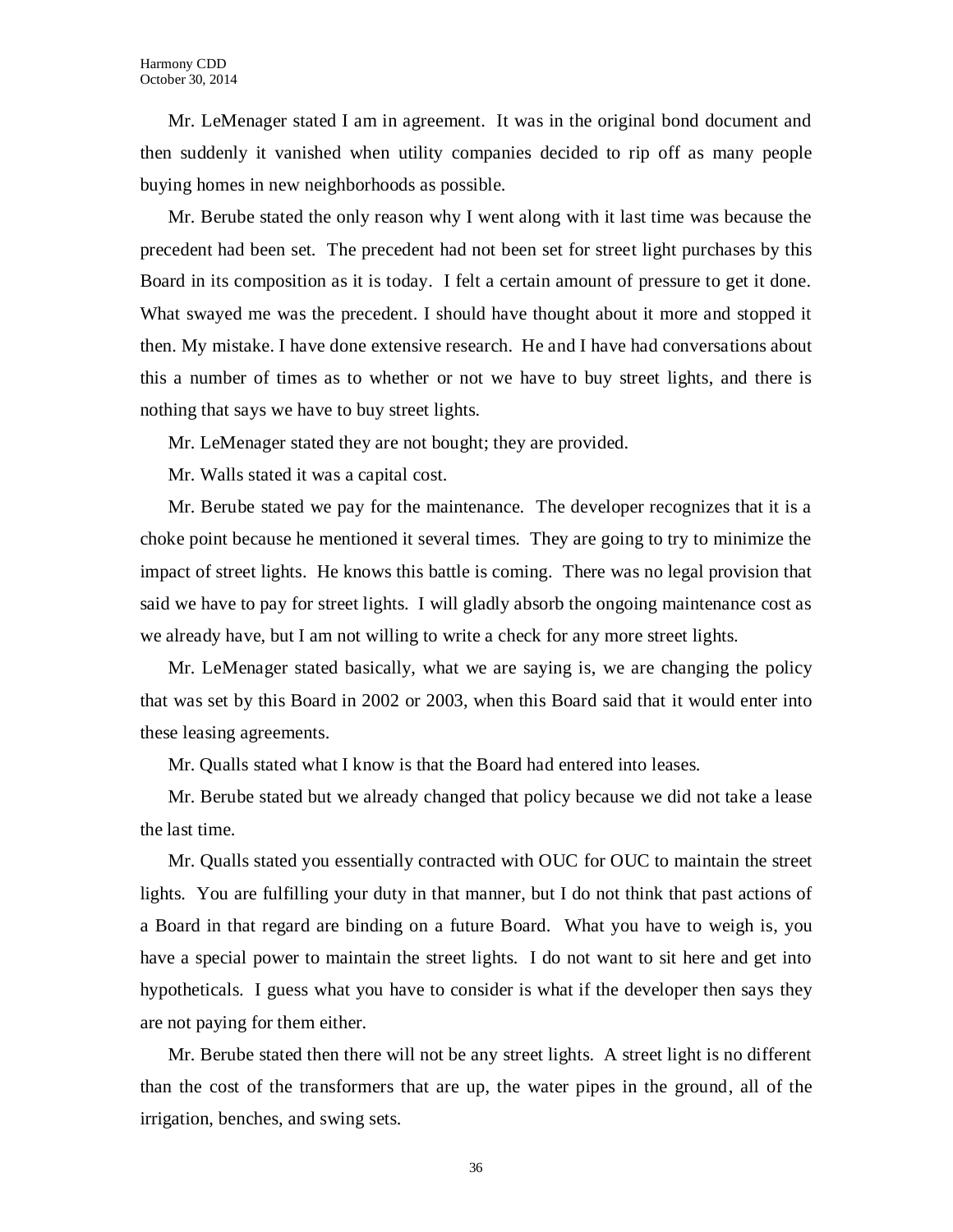Mr. LeMenager stated there is no point having this conversation without the other side here.

Mr. Berube stated I understand.

Mr. LeMenager stated I am assuming that they are going to read these minutes.

Mr. Berube stated the engineer is going to sit in at design meetings and say they had better be careful what they do with street lights because they are going to be paying for them, not the CDD. I know he is going to tell them that.

Mr. Boyd stated I already told them that this is an issue.

Mr. Berube stated we cannot swallow the cost of those street lights anymore. They are too expensive. Maintenance is bad enough. We have a \$4+ million obligation already out there. I am ready for the battle.

Mr. LeMenager stated my opinion is, this is one of the biggest fast ones pulled by CDDs in the State of Florida.

Mr. Berube stated we are not buying any more street lights. That is the deal.

#### **B. Invoice Approval #174 and Check Run Summary**

Mr. Moyer reviewed the invoices and check summary, which are included in the agenda package and are available for public review in the District Office during normal business hours, and requested approval.

Mr. Berube asked when we see that invoice approval and check register, is the check register from last month's bills? There is a set of invoices here. Is that check register for this set of invoices or for last month's invoices?

Mr. Walls responded the invoices that have not been paid.

Mr. Moyer stated Mr. Walls is right. To the degree these have not been paid yet, sometimes you authorize that they be paid.

Mr. Berube stated so the check register is for the invoices we saw last month. The invoices that we have in this agenda package will be next month's check register.

Mr. Moyer stated correct.

Mr. LeMenager stated I know that we paid the \$161,000 to buy out the lease on those street lights. Are they charging us for service yet?

Mr. Berube responded not yet.

Mr. LeMenager stated I saw those bills and I did not feel like going through all of them.

Mr. Berube stated it is going to jump by \$289.11 and it has not shown up yet.

37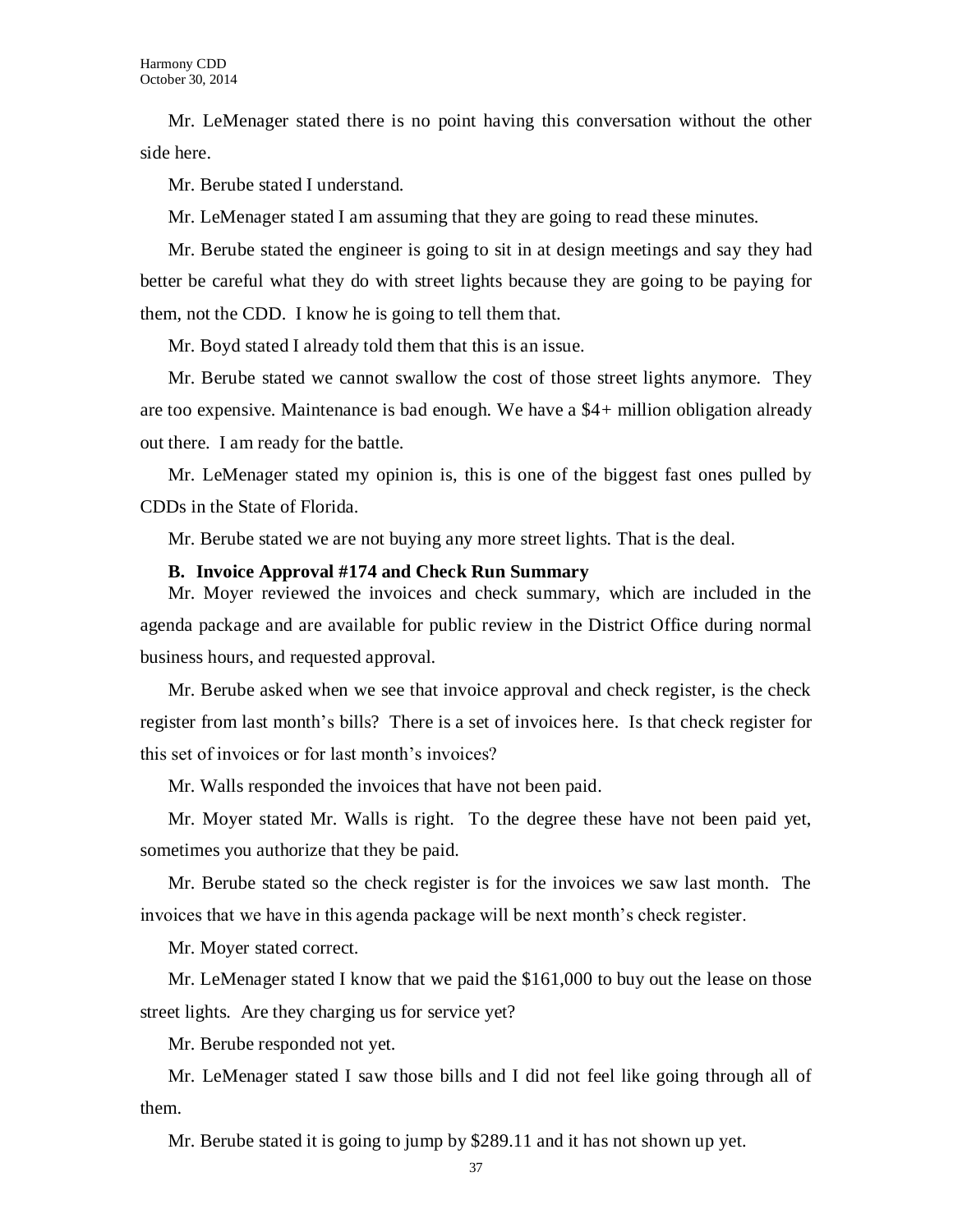On MOTION by Mr. LeMenager, seconded by Mr. Walls, with all in favor, unanimous approval was given to the invoices and check register, as presented.

### **C. Website Statistics**

The website statistics are contained in the agenda package and are available for public

review in the District Office during normal business hours.

## **D. Public Comments/Communication Log**

The complaint log is contained in the agenda package and is available for public review in the District Office during normal business hours.

## **E. Consideration of Resolution 2015-01 Budget Amendment for Fiscal Year 2014** Mr. Moyer read Resolution 2015-01 into the record by title.

Mr. Moyer stated governments do this. We are permitted to do it through November. What we are doing is increasing or decreasing certain line items to reflect the expenditures that were made during the fiscal year.

Mr. Berube stated our books close as of September 30.

Mr. Moyer stated that is right.

Mr. Walls stated we do this every year.

Mr. Berube stated so any invoice that we have as of September 30 counts for the last fiscal year. It does not matter when the money was spent. It is when the invoices are received. Is that correct? If we spend money in September, but we do not get the invoice until October 16, does that go into next fiscal year?

Mr. Moyer responded no, the 2014 fiscal year.

Mr. Walls stated when the work is done, they accrue it back.

Mr. Berube asked when does that actually shut off?

Mr. Moyer responded in theory, we should have all of those invoices in now. If not, they would be accrued in your balance sheet and would be booked against the balance sheet.

Mr. Berube stated that is the reason why I asked if we received Davey's October invoice, which was for last year, but we are going to have some offsetting invoices coming from Davey going back to May. It is not as much money, but I was just wondering how it all worked. So the books are closed for fiscal year 2014, but they are not really closed. There would be some minor modifications.

Mr. Moyer stated that is right.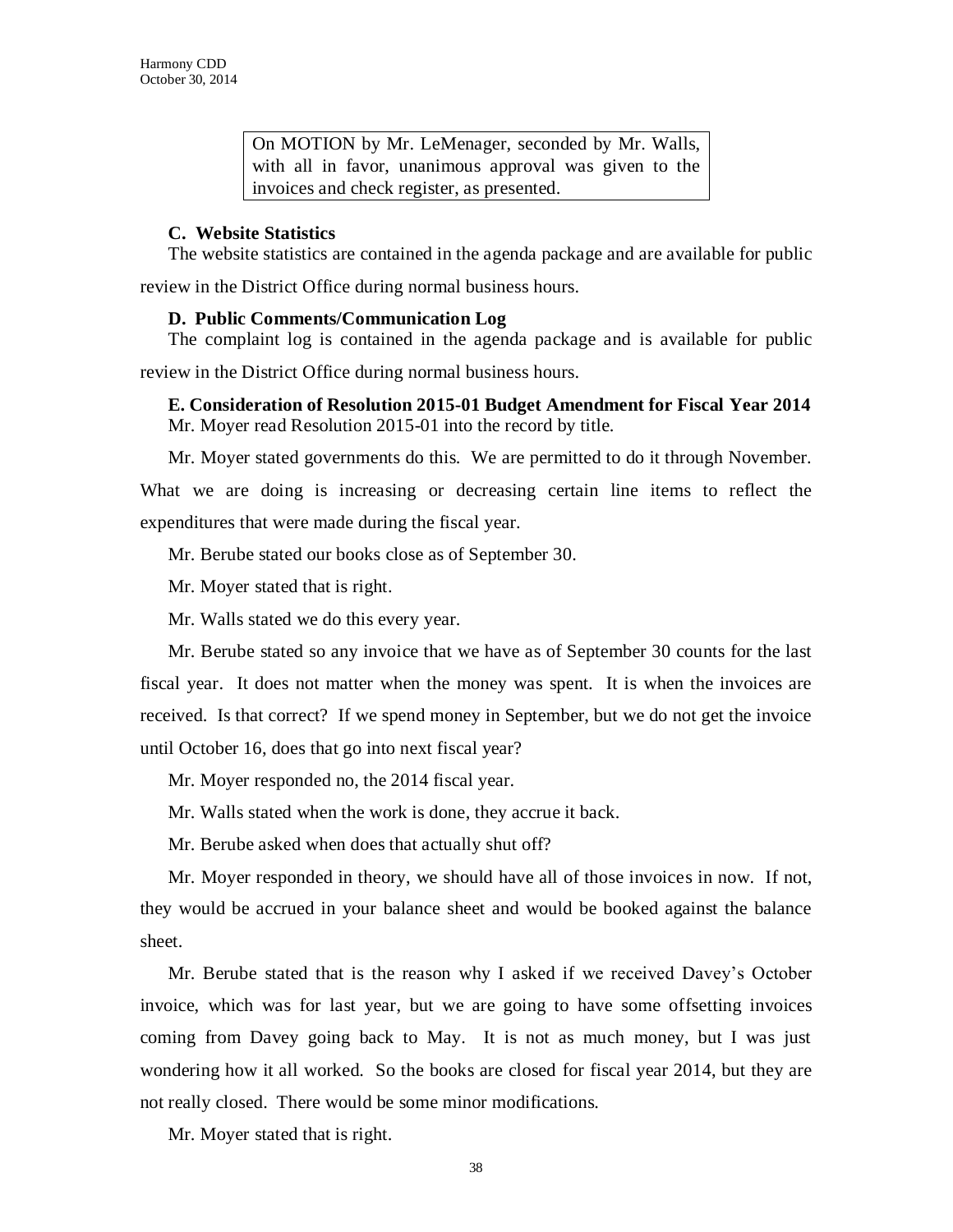Mr. Berube asked is this amendment to provide a balanced budget?

Mr. Moyer responded or in some cases, we provided monies that are more than what we have currently expended. Generally, the answer to your question is that it aligns your expenditures with your budget.

Mr. Walls stated our budget is always balanced.

Mr. Berube stated we are making sure our budget is balanced.

Mr. LeMenager stated until we run out of money.

Mr. Berube stated we are not there yet, but we might be soon. Any more street lighting purchases and we will be out of money.

> On MOTION by Mr. LeMenager, seconded by Mr. Walls, with all in favor, unanimous approval was given to Resolution 2015-01 amending the budget for fiscal year 2014, as presented.

## **F. Assignment of Fund Balance as of September 30, 2014**

Mr. Moyer stated the accountants have started this practice of having the Board formally approve the allocation of fund balance. Operating reserves are \$257,981, renewal and replacement is \$133,376, and self-insurance is \$50,000, which would still leave the Board with an unallocated fund balance as shown on your balance sheet.

> On MOTION by Mr. Walls, seconded by Mr. LeMenager, with all in favor, unanimous approval was given to the assignment of fund balance as of September 30, 2014.

## **EIGHTH ORDER OF BUSINESS Supervisor Requests**

Mr. LeMenager stated we are going to elect Chairman, Vice Chairman, and so forth next month. This will be the first time that we have no one from the developer serving on the Board. I was speaking with Mr. Moyer briefly about this last month. In keeping with the tradition, pretty much every single Board in the County rotates the various offices. Personally, I would be happy to see Mr. Walls run the meetings. I do not think that it changes anything with respect to our relationship with the developer. I would like to see if we can set the same precedent that all of the other governmental bodies in the County are doing.